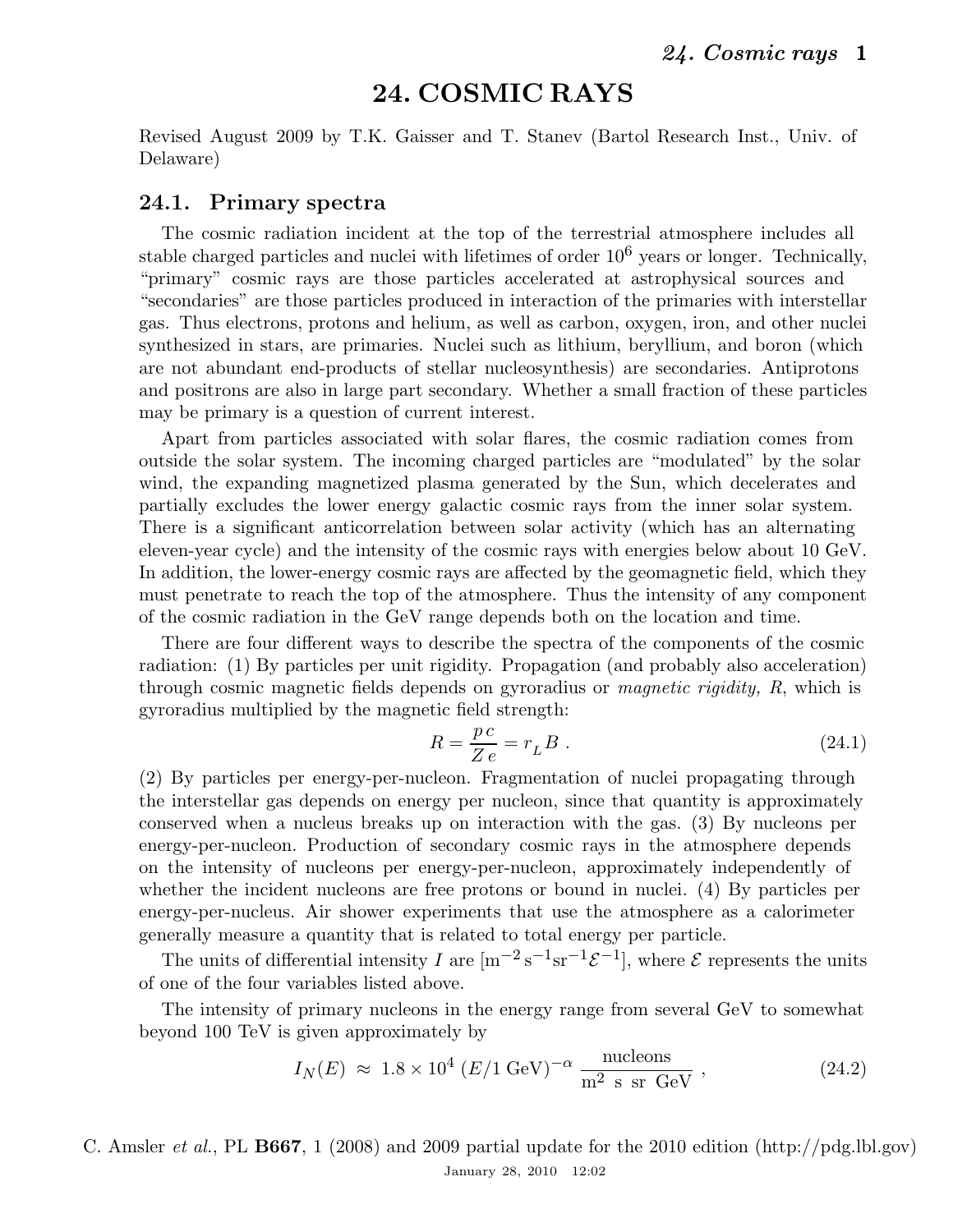where E is the energy-per-nucleon (including rest mass energy) and  $\alpha$  ( $\equiv \gamma + 1$ ) = 2.7 is the differential spectral index of the cosmic ray flux and  $\gamma$  is the integral spectral index. About 79% of the primary nucleons are free protons and about 70% of the rest are nucleons bound in helium nuclei. The fractions of the primary nuclei are nearly constant over this energy range (possibly with small but interesting variations). Fractions of both primary and secondary incident nuclei are listed in Table 24.1. Figure 24.1 shows the major components for energies greater than 2 GeV/nucleon.



**Figure 24.1:** Major components of the primary cosmic radiation from Refs. [1–12]. The figure was created by P. Boyle and D. Muller.

The composition and energy spectra of nuclei are typically interpreted in the context of propagation models, in which the sources of the primary cosmic radiation are located within the galaxy [13]. The ratio of secondary to primary nuclei is observed to decrease with increasing energy, a fact interpreted to mean that the lifetime of cosmic rays in the galaxy decreases with energy. Measurements of radioactive "clock" isotopes in the low energy cosmic radiation are consistent with a lifetime in the galaxy of about 15 Myr.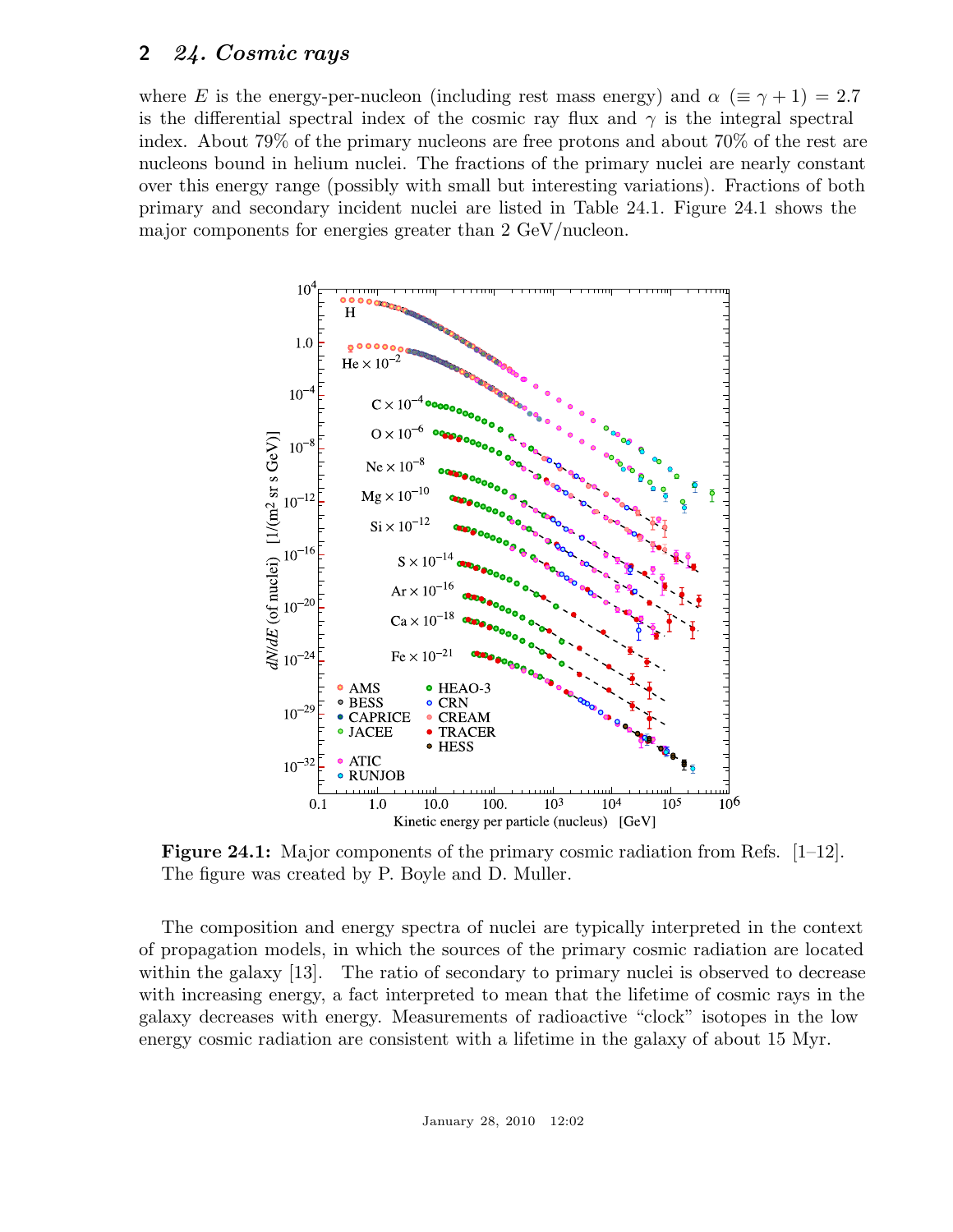**Table 24.1:** Relative abundances  $F$  of cosmic-ray nuclei at 10.6 GeV/nucleon normalized to oxygen  $( \equiv 1)$  [6]. The oxygen flux at kinetic energy of normalized to oxygen  $(\equiv 1)$  [6]. The oxygen flux at kinetic energy of 10.6 GeV/nucleon is  $3.26 \times 10^{-2}$  (m<sup>2</sup> s sr GeV/nucleon)<sup>-1</sup>. Abundances of hydrogen and helium are from Ref. [2,3]. Note that one can not use these values to extend the cosmic ray flux to high energy because the power law spectrum is not fully established yet.

| Ζ              | Element | $\boldsymbol{F}$ | Ζ         | Element | F    |
|----------------|---------|------------------|-----------|---------|------|
| 1              | H       | 540              | $13 - 14$ | Al-Si   | 0.19 |
| $\mathfrak{D}$ | He      | 26               | $15 - 16$ | $P-S$   | 0.03 |
| $3 - 5$        | $Li-B$  | 0.40             | $17 - 18$ | $Cl-Ar$ | 0.01 |
| $6 - 8$        | $C-O$   | 2.20             | $19 - 20$ | K-Ca    | 0.02 |
| $9 - 10$       | $F-Ne$  | 0.30             | $21 - 25$ | $Sc-Mn$ | 0.05 |
| $11 - 12$      | $Na-Mg$ | $0.22\,$         | $26 - 28$ | Fe-Ni   | 0.12 |

The spectrum of electrons and positrons incident at the top of the is expected to steepen by one power of E at energy ∼5 GeV because of the strong synchrotron energy loss in the galactic magnetic fields. The ATIC experiment [19] measured an excess of electrons above 100 GeV followed by a steepening above 1,000 GeV. The Fermi/LAT  $\gamma$ -ray observatory confirmed the relatively flat electron spectrum [21] without confirming the peak of the ATIC excess at ∼800 GeV.

The PAMELA satellite experiment measured the positron to electron ratio to increase above 10 GeV instead of the expected decrease [23] at higher energy. The structure in the electron spectrum as well as the increase in the positron fraction could be related to contributions from individual nearby sources emerging above a background suppressed at high energy by synchrotron losses [24]. The low positron to electron ratio below 10 GeV is due to the new solar magnetic field polarity after the year 2001.

The ratio of antiprotons to protons is  $\sim 2 \times 10^{-4}$  [25] at around 10–20 GeV, and there is clear evidence [26] for the kinematic suppression at lower energy that is the signature of secondary antiprotons. The  $\bar{p}/p$  ratio also shows a strong dependence on the phase and polarity of the solar cycle [27] in the opposite sense to that of the positron fraction. There is at this time no evidence for a significant primary component of antiprotons. No antihelium or antideuteron has been found in the cosmic radiation. The best measured upper limit on the ratio antihelium/helium is currently approximately  $7 \times 10^{-7}$  [28]. The upper limit on the flux of antideuterons around 1 GeV/nucleon is approximately  $2 \times 10^{-4}$  (m<sup>2</sup> s sr GeV/nucleon)<sup>-1</sup> [29].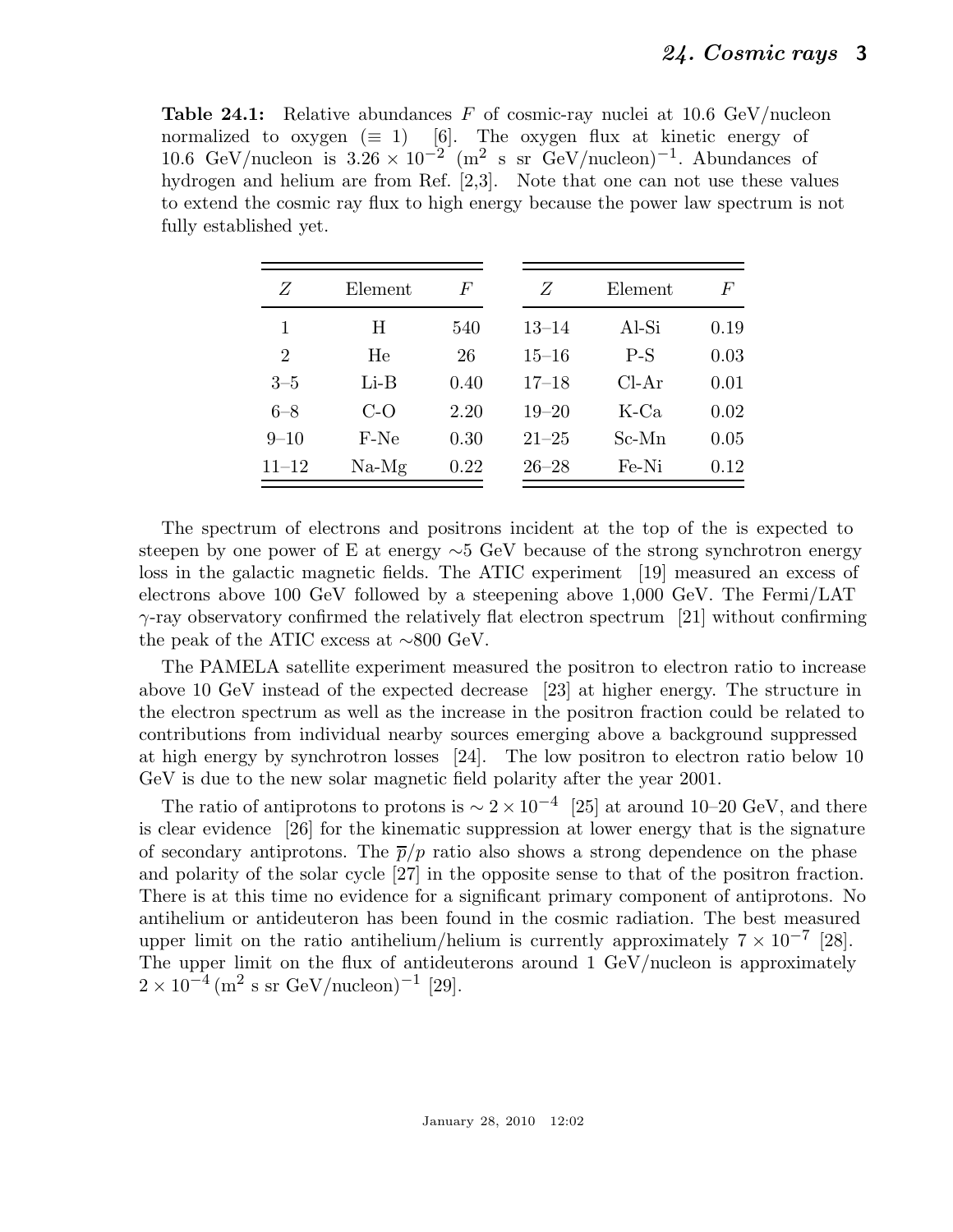

**Figure 24.2:** Differential spectrum of electrons plus positrons multiplied by  $E^3$ (data from  $[15–21]$ ). The line shows the proton spectrum multiplied by 0.01. The inset shows the positron to electron ratio measured by PAMELA compared to the expected [23] decrease.

#### **24.2. Cosmic rays in the atmosphere**

Figure 24.3 shows the vertical fluxes of the major cosmic ray components in the atmosphere in the energy region where the particles are most numerous (except for electrons, which are most numerous near their critical energy, which is about 81 MeV in air). Except for protons and electrons near the top of the atmosphere, all particles are produced in interactions of the primary cosmic rays in the air. Muons and neutrinos are products of the decay of charged mesons, while electrons and photons originate in decays of neutral mesons.

Most measurements are made at ground level or near the top of the atmosphere, but there are also measurements of muons and electrons from airplanes and balloons. Fig. 24.3 includes recent measurements of negative muons [31,30–33]. Since  $\mu^+(\mu^-)$  are produced in association with  $\nu_{\mu}(\overline{\nu}_{\mu})$ , the measurement of muons near the maximum of the intensity curve for the parent pions serves to calibrate the atmospheric  $\nu_{\mu}$  beam [34]. Because muons typically lose almost two GeV in passing through the atmosphere, the comparison near the production altitude is important for the sub-GeV range of  $\nu_\mu(\overline{\nu}_\mu)$ energies.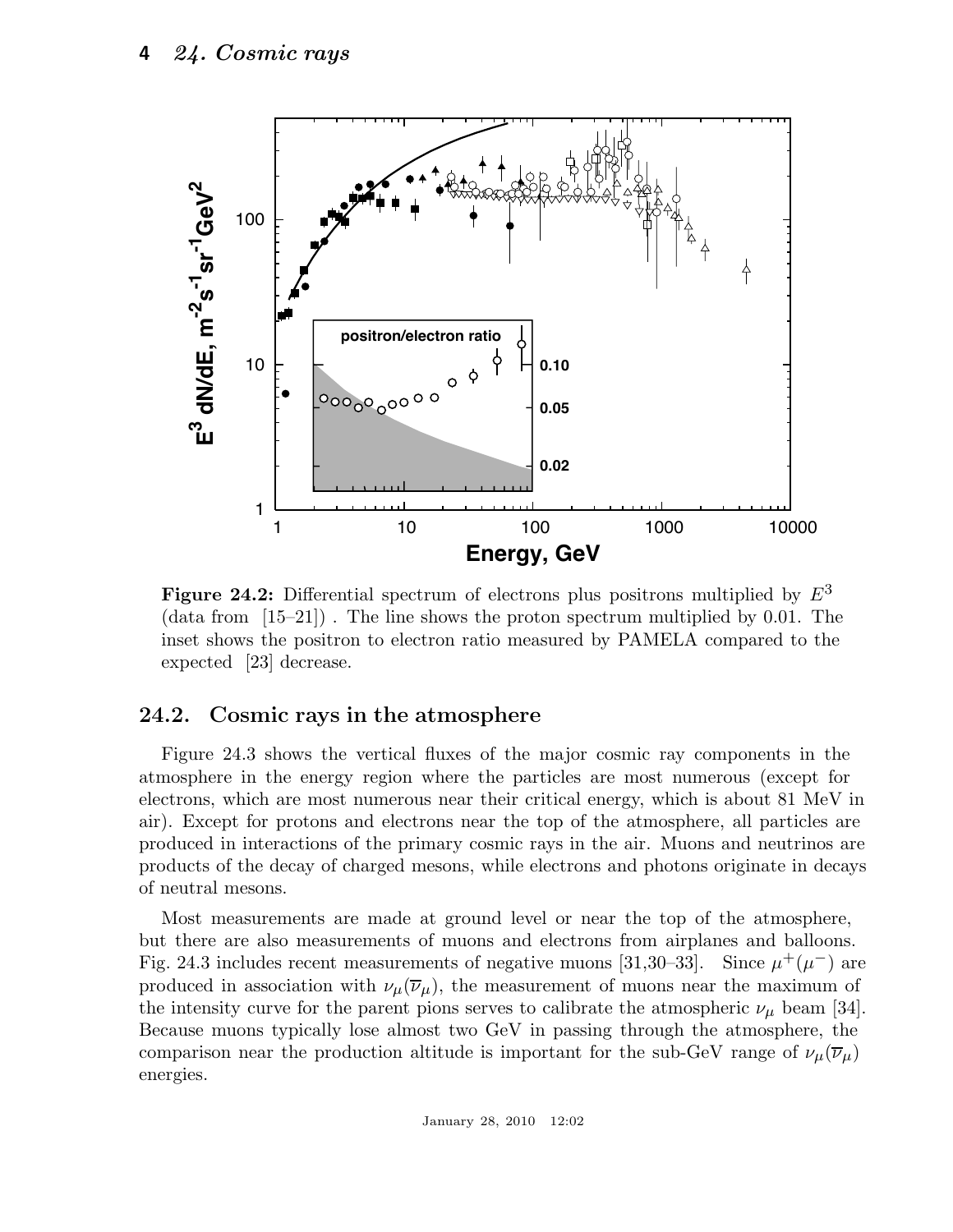

**Figure 24.3:** Vertical fluxes of cosmic rays in the atmosphere with  $E > 1$  GeV estimated from the nucleon flux of Eq. (24.2). The points show measurements of negative muons with  $E_{\mu} > 1$  GeV [31,30–33].

The flux of cosmic rays through the atmosphere is described by a set of coupled cascade equations with boundary conditions at the top of the atmosphere to match the primary spectrum. Numerical or Monte Carlo calculations are needed to account accurately for decay and energy-loss processes, and for the energy-dependences of the cross sections and of the primary spectral index  $\gamma$ . Approximate analytic solutions are, however, useful in limited regions of energy [35,36]. For example, the vertical intensity of charged pions with energy  $E_\pi\ll\epsilon_\pi=115~\mathrm{GeV}$  is

$$
I_{\pi}(E_{\pi}, X) \approx \frac{Z_{N\pi}}{\lambda_N} I_N(E_{\pi}, 0) e^{-X/\Lambda} \frac{X E_{\pi}}{\epsilon_{\pi}}, \qquad (24.3)
$$

where  $\Lambda$  is the characteristic length for exponential attenuation of the parent nucleon flux in the atmosphere. This expression has a maximum at  $X = \Lambda \approx 121 \pm 4$  g cm<sup>-2</sup> [37], which corresponds to an altitude of 15 kilometers. The quantity  $Z_{N\pi}$  is the spectrum-

January 28, 2010 12:02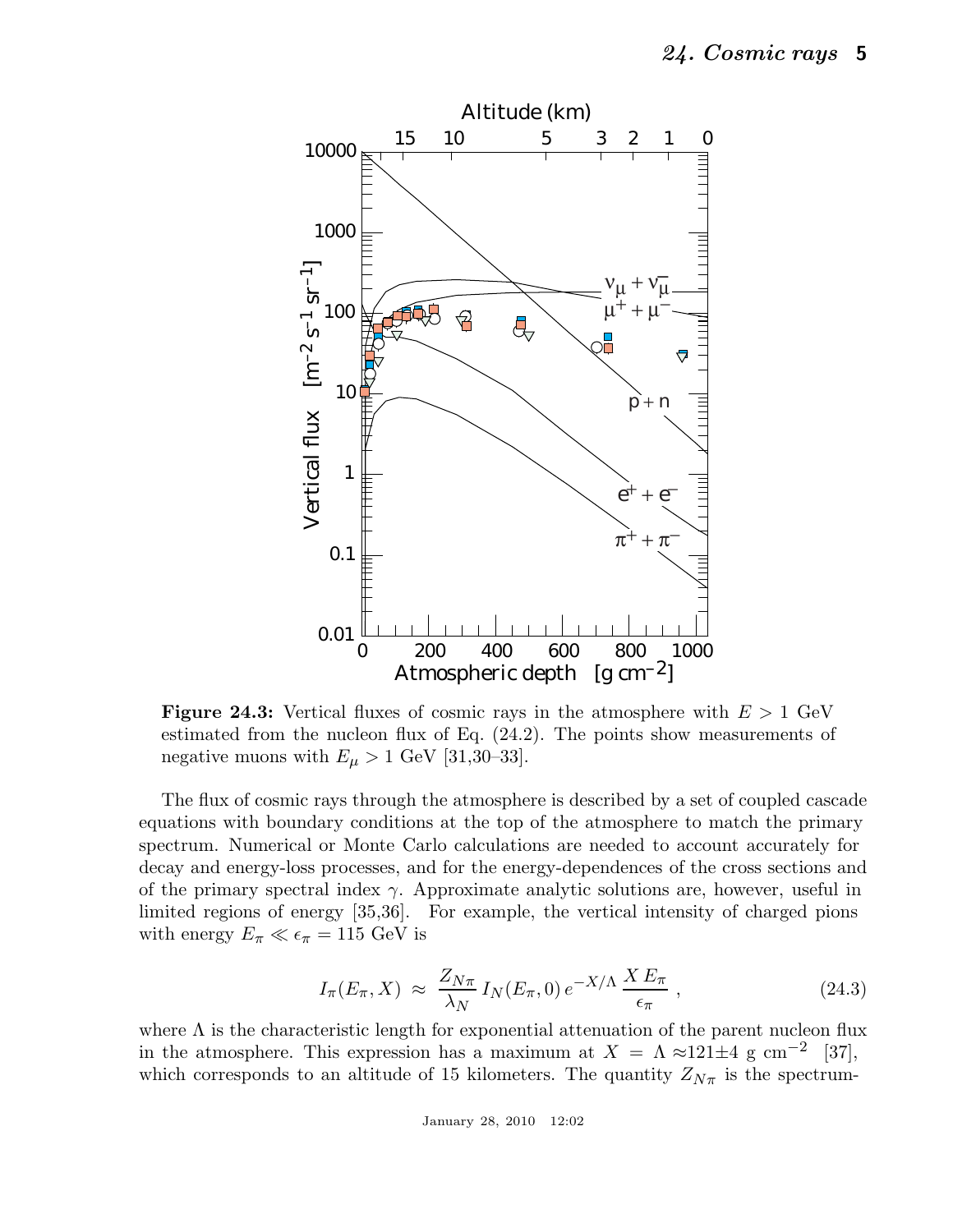weighted moment of the inclusive distribution of charged pions in interactions of nucleons with nuclei of the atmosphere. The intensity of low-energy pions is much less than that of nucleons because  $Z_{N\pi} \approx 0.079$  is small and because most pions with energy much less than the critical energy  $\epsilon_{\pi}$  decay rather than interact.

#### **24.3. Cosmic rays at the surface**

**24.3.1.** *Muons* : Muons are the most numerous charged particles at sea level (see Fig. 24.3). Most muons are produced high in the atmosphere (typically 15 km) and lose about 2 GeV to ionization before reaching the ground. Their energy and angular distribution reflect a convolution of production spectrum, energy loss in the atmosphere, and decay. For example, 2.4 GeV muons have a decay length of 15 km, which is reduced to 8.7 km by energy loss. The mean energy of muons at the ground is  $\approx 4$  GeV. The energy spectrum is almost flat below 1 GeV, steepens gradually to reflect the primary spectrum in the 10–100 GeV range, and steepens further at higher energies because pions with  $E_{\pi} > \epsilon_{\pi}$  tend to interact in the atmosphere before they decay. Asymptotically  $(E_{\mu} \gg 1 \text{ TeV})$ , the energy spectrum of atmospheric muons is one power steeper than the primary spectrum. The integral intensity of vertical muons above 1  $\text{GeV}/c$  at sea level is  $\approx 70 \text{ m}^{-2}\text{s}^{-1}\text{sr}^{-1}$  [38,39], with recent measurements [40–42] tending to give lower normalization by 10-15%. Experimentalists are familiar with this number in the form  $I \approx 1$  cm<sup>-2</sup> min<sup>-1</sup> for horizontal detectors. 1 The overall angular distribution of muons at the ground is  $\propto \cos^2 \theta$ , which is characteristic of muons with  $E_\mu \sim 3$  GeV. At lower energy the angular distribution becomes increasingly steep, while at higher energy it flattens, approaching a sec  $\theta$  distribution for  $E_{\mu} \gg \epsilon_{\pi}$  and  $\theta < 70^{\circ}$ .

Figure 24.4 shows the muon energy spectrum at sea level for two angles. At large angles low energy muons decay before reaching the surface and high energy pions decay before they interact, thus the average muon energy increases. An approximate extrapolation formula valid when muon decay is negligible  $(E_{\mu} > 100/\cos\theta \text{ GeV})$  and the curvature of the Earth can be neglected  $(\theta < 70^{\circ})$  is

$$
\frac{dN_{\mu}}{dE_{\mu}d\Omega} \approx \frac{0.14 E_{\mu}^{-2.7}}{\text{cm}^2 \text{ s sr GeV}} \times \left\{ \frac{1}{1 + \frac{1.1 E_{\mu} \cos \theta}{115 \text{ GeV}}} + \frac{0.054}{1 + \frac{1.1 E_{\mu} \cos \theta}{850 \text{ GeV}}} \right\},
$$
\n(24.4)

where the two terms give the contribution of pions and charged kaons. Eq. (24.4) neglects a small contribution from charm and heavier flavors which is negligible except at very high energy [47].

The muon charge ratio reflects the excess of  $\pi$ <sup>+</sup> over  $\pi$ <sup>-</sup> and  $K$ <sup>+</sup> over  $K$ <sup>-</sup> in the forward fragmentation region of proton initiated interactions together with the fact that there are more protons than neutrons in the primary spectrum. The increase with energy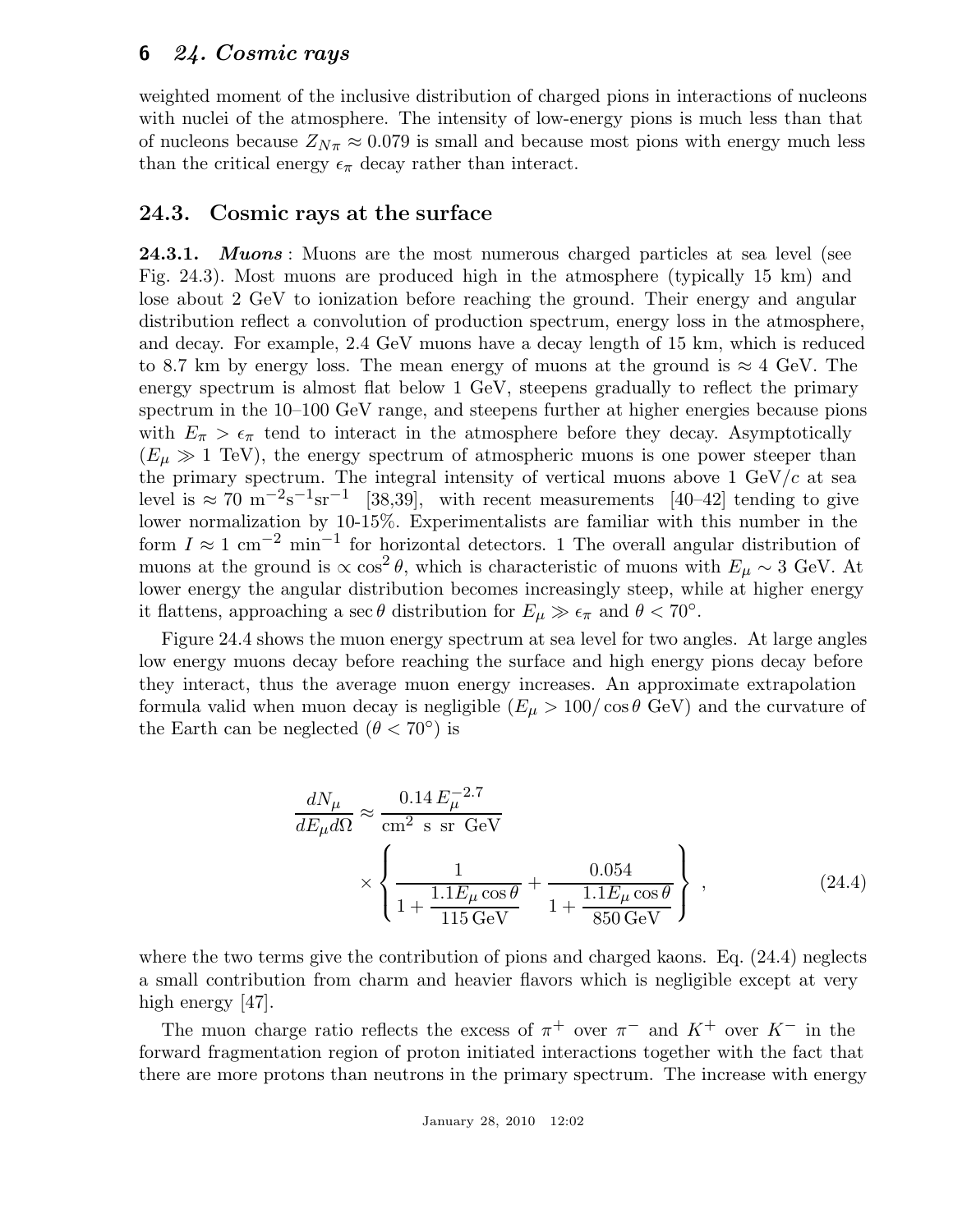

**Figure 24.4:** Spectrum of muons at  $\theta = 0^{\circ}$  ( $\blacklozenge$  [38],  $\blacksquare$  [43],  $\blacktriangledown$  [44],  $\blacktriangle$  [45],  $\times$ ,<br>  $\pm$  [40]  $\blacksquare$  (42] and  $\theta = 75^{\circ}$  (5. [46]). The line plots the result from + [40], ∘ [41], and • [42] and  $\theta = 75^{\circ} \Diamond$  [46]). The line plots the result from Eq. (24.4) for vertical showers.

of  $\mu^+/\mu^-$  shown in Fig. 24.5 reflects the increasing importance of kaons in the TeV range [48] and indicates a significant contribution of associated production by cosmic-ray protons  $(p \to \Lambda + K^+)$ . The same process is even more important for atmospheric neutrinos at high energy.

**24.3.2.** *Electromagnetic component* : At the ground, this component consists of electrons, positrons, and photons primarily from electromagnetic cascades initiated by decay of neutral and charged mesons. Muon decay is the dominant source of low-energy electrons at sea level. Decay of neutral pions is more important at high altitude or when the energy threshold is high. Knock-on electrons also make a small contribution at low energy [49]. The integral vertical intensity of electrons plus positrons is very approximately 30, 6, and 0.2 m<sup>-2</sup>s<sup>-1</sup>sr<sup>-1</sup> above 10, 100, and 1000 MeV respectively [39,50], but the exact numbers depend sensitively on altitude, and the angular dependence is complex because of the different altitude dependence of the different sources of electrons [49–51]. The ratio of photons to electrons plus positrons is approximately 1.3 above a GeV and 1.7 below the critical energy [51].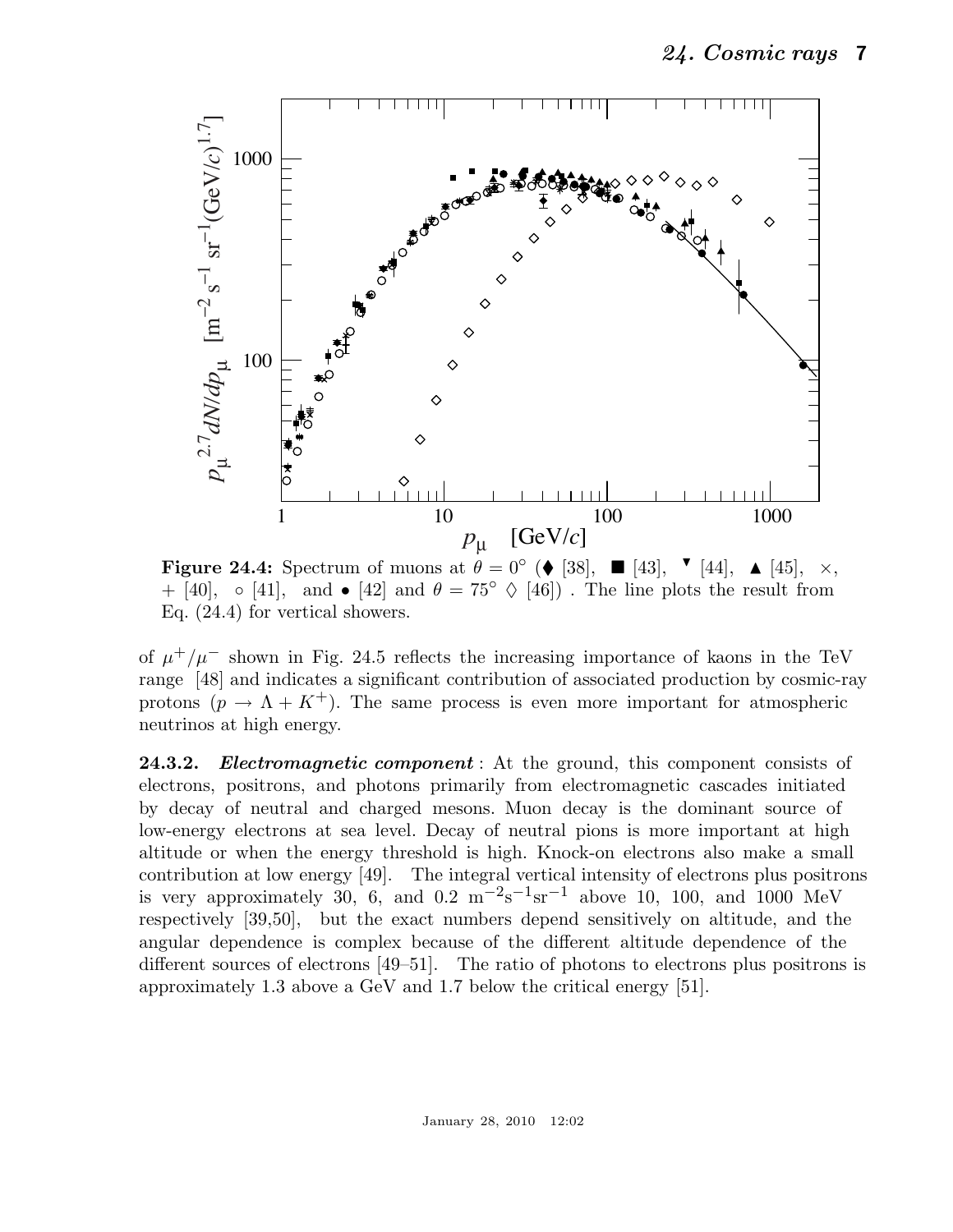

**Figure 24.5:** Muon charge ratio as a function of the muon momentum from Refs. [41,42,48].

24.3.3. *Protons*: Nucleons above 1 GeV/c at ground level are degraded remnants of the primary cosmic radiation. The intensity is approximately  $I_N(E, 0) \times \exp(-X/\cos \theta \Lambda)$ for  $\theta < 70^{\circ}$ . At sea level, about 1/3 of the nucleons in the vertical direction are neutrons (up from  $\approx 10\%$  at the top of the atmosphere as the  $n/p$  ratio approaches equilibrium). The integral intensity of vertical protons above 1 GeV/c at sea level is  $\approx 0.9 \text{ m}^{-2}\text{s}^{-1}\text{sr}^{-1}$ [39,52].

#### **24.4. Cosmic rays underground**

Only muons and neutrinos penetrate to significant depths underground. The muons produce tertiary fluxes of photons, electrons, and hadrons.

**24.4.1.** *Muons* : As discussed in Section 27.6 of this *Review*, muons lose energy by ionization and by radiative processes: bremsstrahlung, direct production of  $e^+e^-$  pairs, and photonuclear interactions. The total muon energy loss may be expressed as a function of the amount of matter traversed as

$$
-\frac{dE_{\mu}}{dX} = a + b E_{\mu} , \qquad (24.5)
$$

where  $a$  is the ionization loss and  $b$  is the fractional energy loss by the three radiation processes. Both are slowly varying functions of energy. The quantity  $\epsilon \equiv a/b$  ( $\approx 500 \text{ GeV}$ )

January 28, 2010 12:02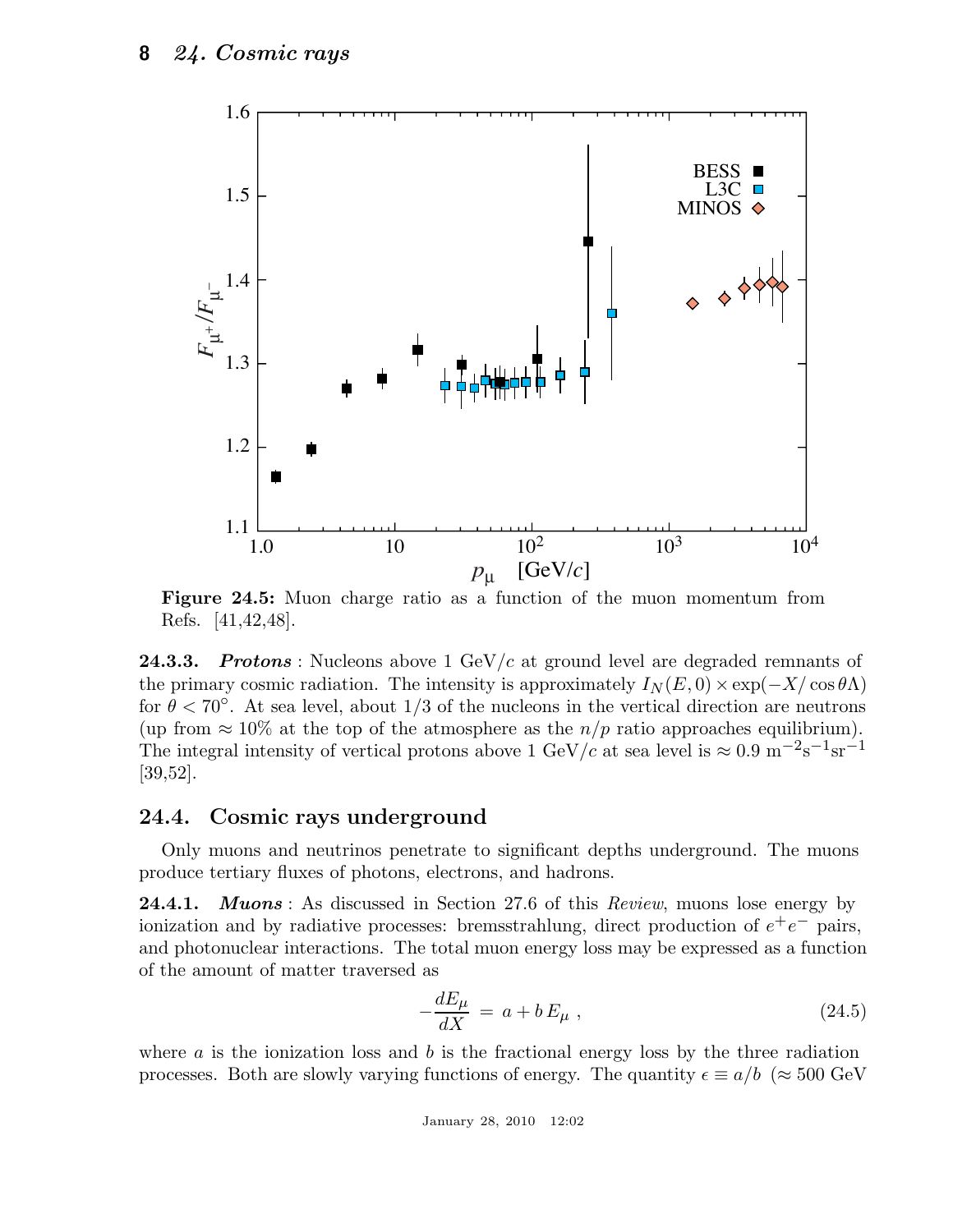in standard rock) defines a critical energy below which continuous ionization loss is more important than radiative losses. Table  $24.2$  shows a and b values for standard rock as a function of muon energy. The second column of Table 24.2 shows the muon range in standard rock ( $A = 22$ ,  $Z = 11$ ,  $\rho = 2.65$  g cm<sup>-3</sup>). These parameters are quite sensitive to the chemical composition of the rock, which must be evaluated for each location.

**Table 24.2:** Average muon range R and energy loss parameters calculated for standard rock [53]. Range is given in km-water-equivalent, or  $10^5$  g cm<sup>-2</sup>.

| $E_{\mu}$ | R<br>GeV km.w.e. | a<br>$\text{MeV g}^{-1} \text{ cm}^2$ $\text{---}$ $10^{-6} \text{ g}^{-1} \text{ cm}^2$ $\text{---}$ |      |                |                   | $b_{\text{brems}}$ $b_{\text{pair}}$ $b_{\text{nucl}}$ $\sum b_i$ $\sum b(\text{ice})$ |
|-----------|------------------|-------------------------------------------------------------------------------------------------------|------|----------------|-------------------|----------------------------------------------------------------------------------------|
| 10        | 0.05             | 2.17                                                                                                  | 0.70 | 0.70           | $0.50 \quad 1.90$ | 1.66                                                                                   |
| 100       | 0.41             | 2.44                                                                                                  | 1.10 | 1.53           | $0.41 \quad 3.04$ | 2.51                                                                                   |
| 1000      | 2.45             | 2.68                                                                                                  | 1.44 | 2.07           | $0.41 \quad 3.92$ | 3.17                                                                                   |
| 10000     | 6.09             | 2.93                                                                                                  |      | $1.62 \t 2.27$ | $0.46$ 4.35       | 3.78                                                                                   |

The intensity of muons underground can be estimated from the muon intensity in the atmosphere and their rate of energy loss. To the extent that the mild energy dependence of a and b can be neglected, Eq. (24.5) can be integrated to provide the following relation between the energy  $E_{\mu,0}$  of a muon at production in the atmosphere and its average energy  $E_{\mu}$  after traversing a thickness X of rock (or ice or water):

$$
E_{\mu} = (E_{\mu,0} + \epsilon) e^{-bX} - \epsilon . \qquad (24.6)
$$

Especially at high energy, however, fluctuations are important and an accurate calculation requires a simulation that accounts for stochastic energy-loss processes [54].

There are two depth regimes for Eq. (24.6). For  $X \ll b^{-1} \approx 2.5$  km water equivalent,  $E_{\mu,0} \approx E_{\mu}(X) + aX$ , while for  $X \gg b^{-1} E_{\mu,0} \approx (\epsilon + E_{\mu}(X)) \exp(bX)$ . Thus at shallow depths the differential muon energy spectrum is approximately constant for  $E_{\mu} < aX$  and steepens to reflect the surface muon spectrum for  $E_{\mu} > aX$ , whereas for  $X > 2.5$  km.w.e. the differential spectrum underground is again constant for small muon energies but steepens to reflect the surface muon spectrum for  $E_{\mu} > \epsilon \approx 0.5$  TeV. In the deep regime the shape is independent of depth although the intensity decreases exponentially with depth. In general the muon spectrum at slant depth  $X$  is

$$
\frac{dN_{\mu}(X)}{dE_{\mu}} = \frac{dN_{\mu}}{dE_{\mu,0}} \frac{dE_{\mu,0}}{dE_{\mu}} = \frac{dN_{\mu}}{dE_{\mu,0}} e^{bX} , \qquad (24.7)
$$

where  $E_{\mu,0}$  is the solution of Eq. (24.6) in the approximation neglecting fluctuations.

Fig. 24.6 shows the vertical muon intensity versus depth. In constructing this "depthintensity curve," each group has taken account of the angular distribution of the muons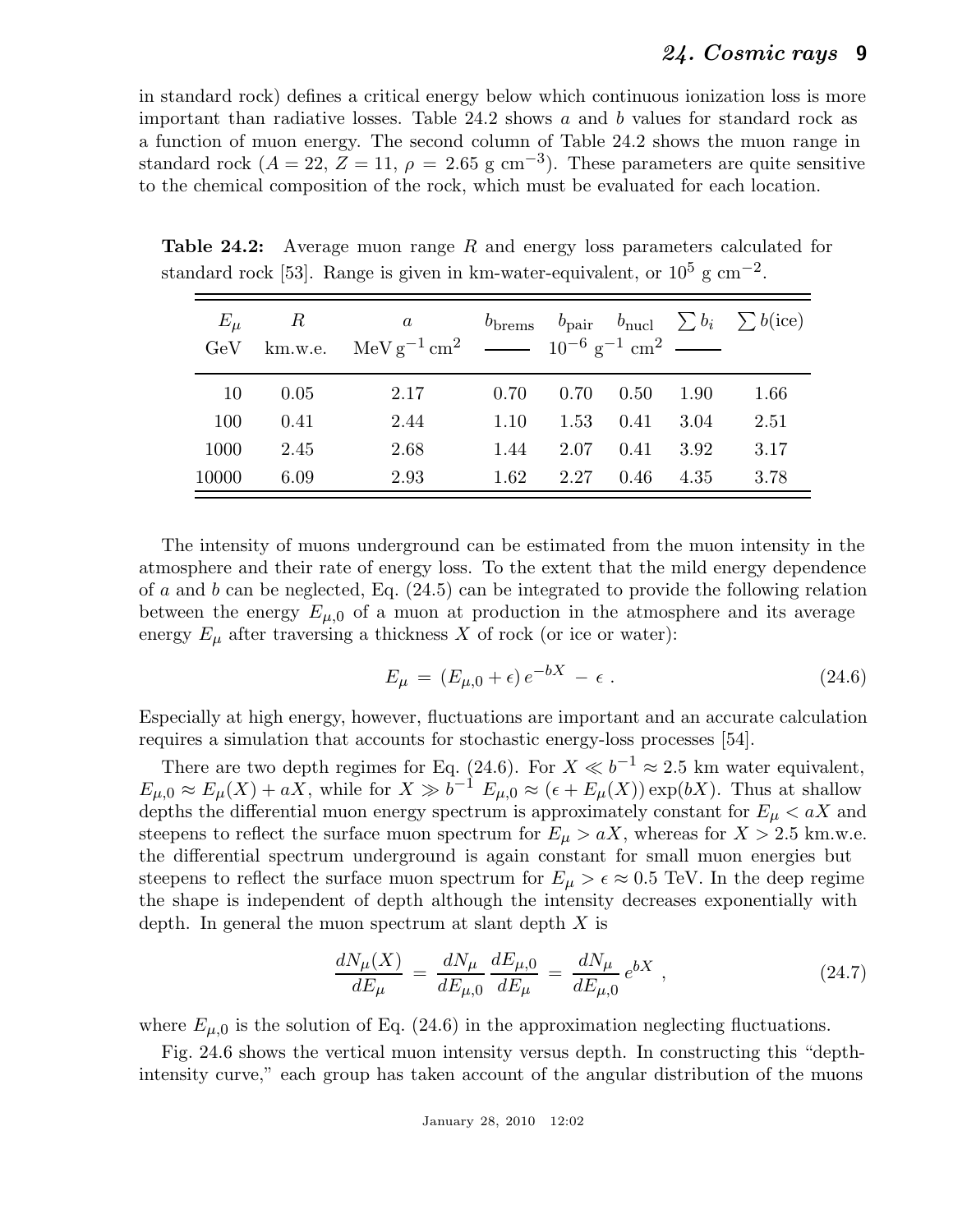in the atmosphere, the map of the overburden at each detector, and the properties of the local medium in connecting measurements at various slant depths and zenith angles to the vertical intensity. Use of data from a range of angles allows a fixed detector to cover a wide range of depths. The flat portion of the curve is due to muons produced locally by charged-current interactions of  $\nu_{\mu}$ . The inset shows the vertical intensity curve for water and ice published in Refs. [56–59]. It is not as steep as the one for rock because of the lower muon energy loss in water.





**Figure 24.6:** Vertical muon intensity vs depth (1 km.w.e. =  $10^5$  g cm<sup>-2</sup> of standard rock). The experimental data are from:  $\Diamond$ : the compilations of Crouch [55],  $\square$ : Baksan [60], ◦: LVD [61], •: MACRO [62], ■: Frejus [63], and  $\triangle$ : SNO [64]. The shaded area at large depths represents neutrino-induced muons of energy above 2 GeV. The upper line is for horizontal neutrino-induced muons, the lower one for vertically upward muons. Darker shading shows the muon flux measured by the SuperKamiokande experiment.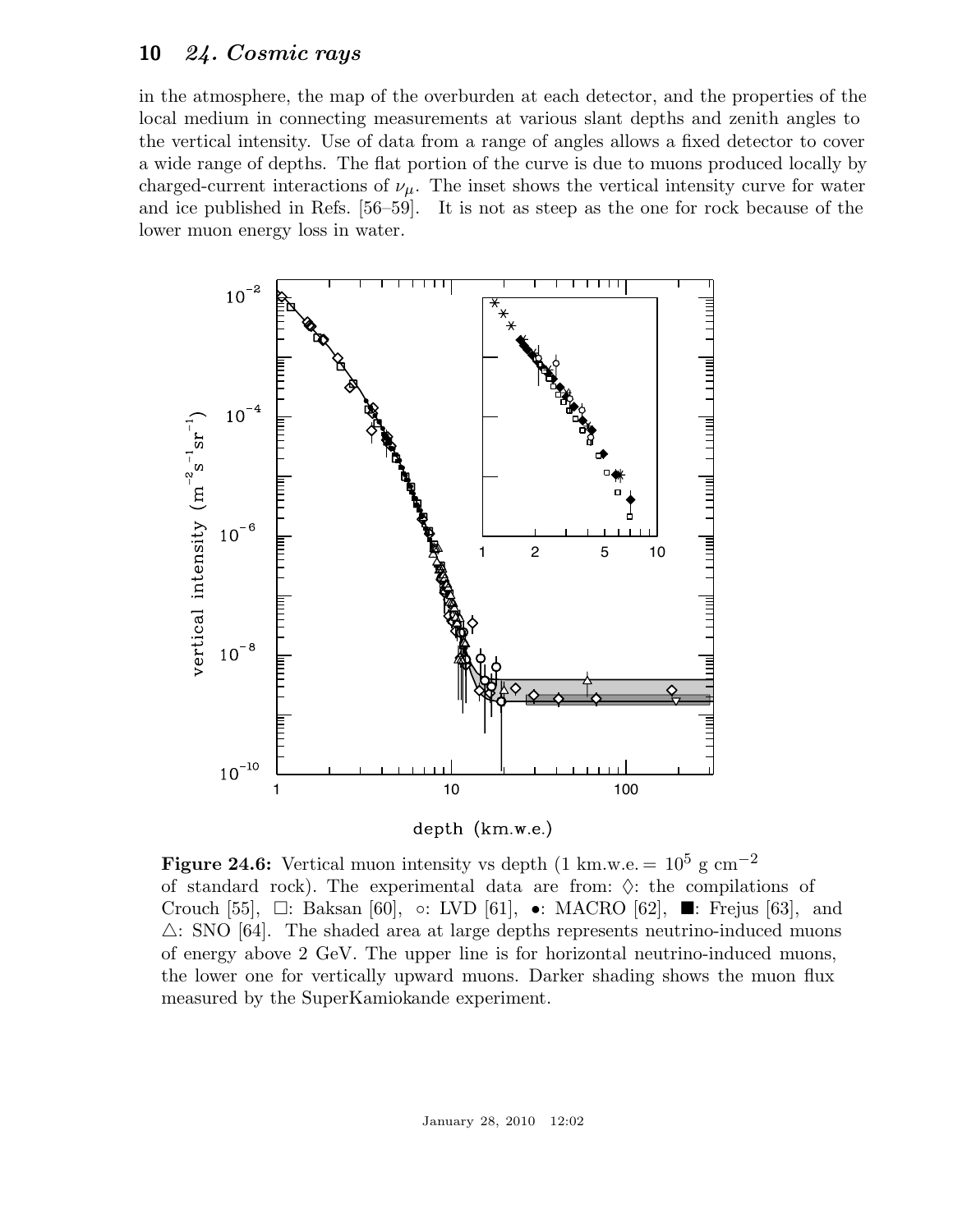#### **24.4.2.** *Neutrinos* :

Because neutrinos have small interaction cross sections, measurements of atmospheric neutrinos require a deep detector to avoid backgrounds. There are two types of measurements: contained (or semi-contained) events, in which the vertex is determined to originate inside the detector, and neutrino-induced muons. The latter are muons that enter the detector from zenith angles so large (*e.g.*, nearly horizontal or upward) that they cannot be muons produced in the atmosphere. In neither case is the neutrino flux measured directly. What is measured is a convolution of the neutrino flux and cross section with the properties of the detector (which includes the surrounding medium in the case of entering muons).

Contained and semi-contained events reflect neutrinos in the sub-GeV to multi-GeV region where the product of increasing cross section and decreasing flux is maximum. In the GeV region the neutrino flux and its angular distribution depend on the geomagnetic location of the detector and, to a lesser extent, on the phase of the solar cycle. Naively, we expect  $\nu_{\mu}/\nu_{e} = 2$  from counting neutrinos of the two flavors coming from the chain of pion and muon decay. Contrary to expectation, however, the numbers of the two classes of events are similar rather than different by a factor of two. This is now understood to be a consequence of neutrino flavor oscillations [69]. (See the article on neutrino properties in this *Review*.)

Various details need to be understood to reach this conclusion. For example, the fraction of electron neutrinos gradually decreases above a GeV as parent muons begin to reach the ground before decaying. At low energy, three-dimensional effects of cascade development and muon bending in the atmosphere need to be accounted for [70] in the calculations used for interpreting the data [66,67]. Experimental measurements have to account for the ratio of  $\overline{\nu}/\nu$ , which have cross sections different by a factor of 3 in this energy range. In addition, detectors generally have different efficiencies for detecting muon neutrinos and electron neutrinos which need to be accounted for in comparing measurements with expectation.

Two well-understood properties of atmospheric cosmic rays provide a standard for comparison of the measurements of atmospheric neutrinos to expectation. These are the "sec  $\theta$  effect" and the "east-west effect" [68]. The former refers originally to the enhancement of the flux of  $> 10 \text{ GeV}$  muons (and neutrinos) at large zenith angles because the parent pions propagate more in the low density upper atmosphere where decay is enhanced relative to interaction. For neutrinos from muon decay, the enhancement near the horizontal becomes important for  $E_{\nu} > 1$  GeV and arises mainly from the increased pathlength through the atmosphere for muon decay in flight. Fig. 24.7 from Ref. 65 shows a comparison between measurement and expectation for the zenith angle dependence of multi-GeV electron-like (mostly  $\nu_e$ ) and muon-like (mostly  $\nu_\mu$ ) events separately. The  $\nu_e$ show an enhancement near the horizontal and approximate equality for nearly upward  $(\cos \theta \approx -1)$  and nearly downward  $(\cos \theta \approx 1)$  events. There is, however, a very significant deficit of upward  $(\cos \theta < 0)$   $\nu_{\mu}$  events, which have long pathlengths comparable to the radius of the Earth. This feature is the principal signature for oscillations [69].

Muons that enter the detector from outside after production in charged-current interactions of neutrinos naturally reflect a higher energy portion of the neutrino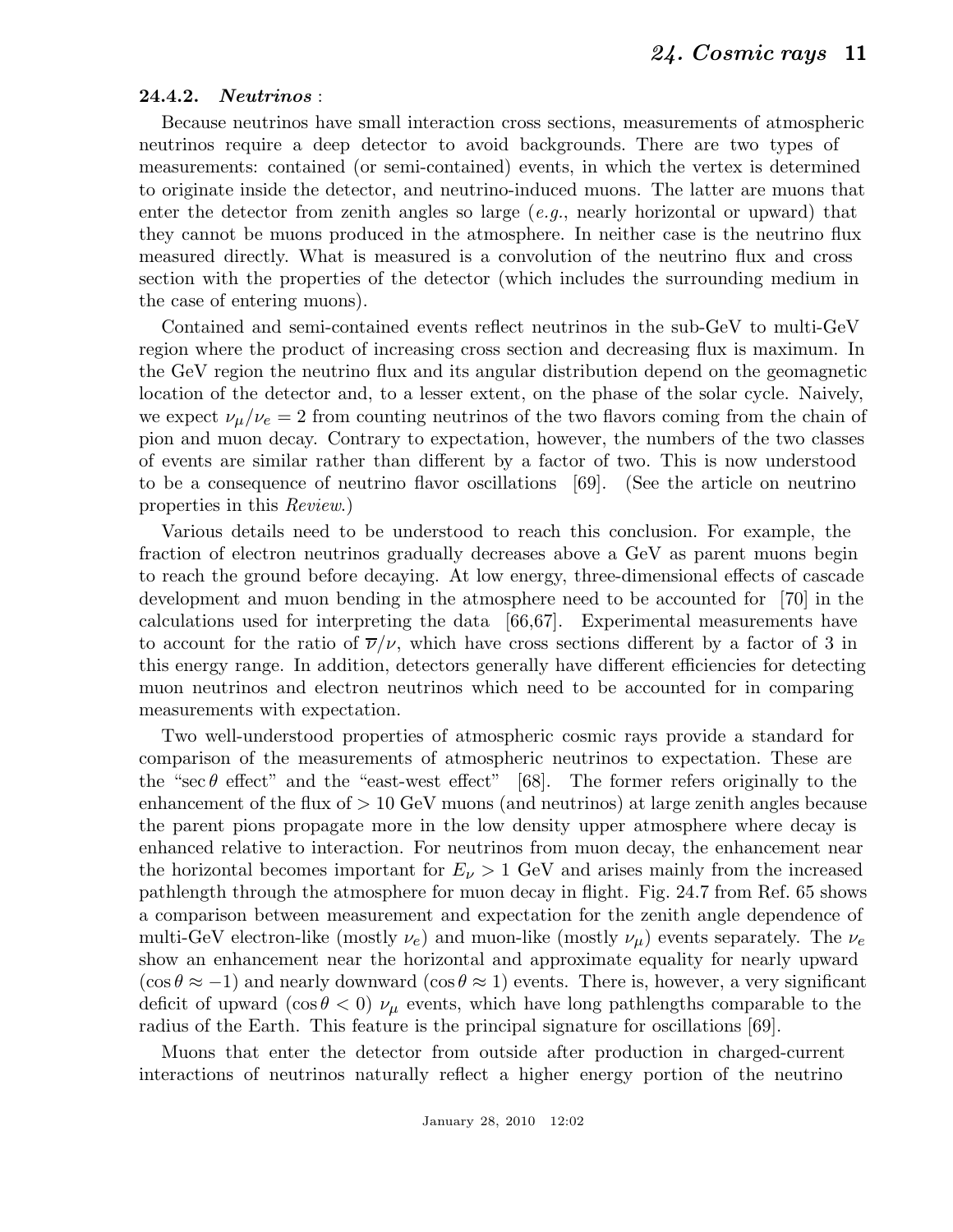

**Figure 24.7:** Zenith-angle dependence of multi-GeV neutrino interactions from SuperKamiokande [65]. The shaded boxes show the expectation in the absence of any oscillations.

**Table 24.3:** Measured fluxes  $(10^{-9} \text{ m}^{-2} \text{ s}^{-1} \text{ sr}^{-1})$  of neutrino-induced muons as a function of the effective minimum muon energy  $E_{\mu}$ .

| $E_{\mu} > 1$ GeV | $1~\mathrm{GeV}$ | 1 GeV                                                                   | $2 \text{ GeV} = 3 \text{ GeV}$ | 3 GeV |
|-------------------|------------------|-------------------------------------------------------------------------|---------------------------------|-------|
|                   |                  | Ref. CWI [71] Baksan [72] MACRO [73] IMB [74] Kam [75] SuperK [76]      |                                 |       |
|                   |                  | $F_{\mu}$ 2.17±0.21 2.77±0.17 2.29 ± 0.15 2.26±0.11 1.94±0.12 1.74±0.07 |                                 |       |

spectrum than contained events because the muon range increases with energy as well as the cross section. The relevant energy range is  $\sim 10 < E_{\nu} < 1000$  GeV, depending somewhat on angle. Neutrinos in this energy range show a sec  $\theta$  effect similar to muons (see Eq. (24.4)). This causes the flux of horizontal neutrino-induced muons to be approximately a factor two higher than the vertically upward flux. The upper and lower edges of the horizontal shaded region in Fig. 24.6 correspond to horizontal and vertical intensities of neutrino-induced muons. Table 24.3 gives the measured fluxes of upward-moving neutrino-induced muons averaged over the lower hemisphere. Generally the definition of minimum muon energy depends on where it passes through the detector. The tabulated effective minimum energy estimates the average over various accepted trajectories.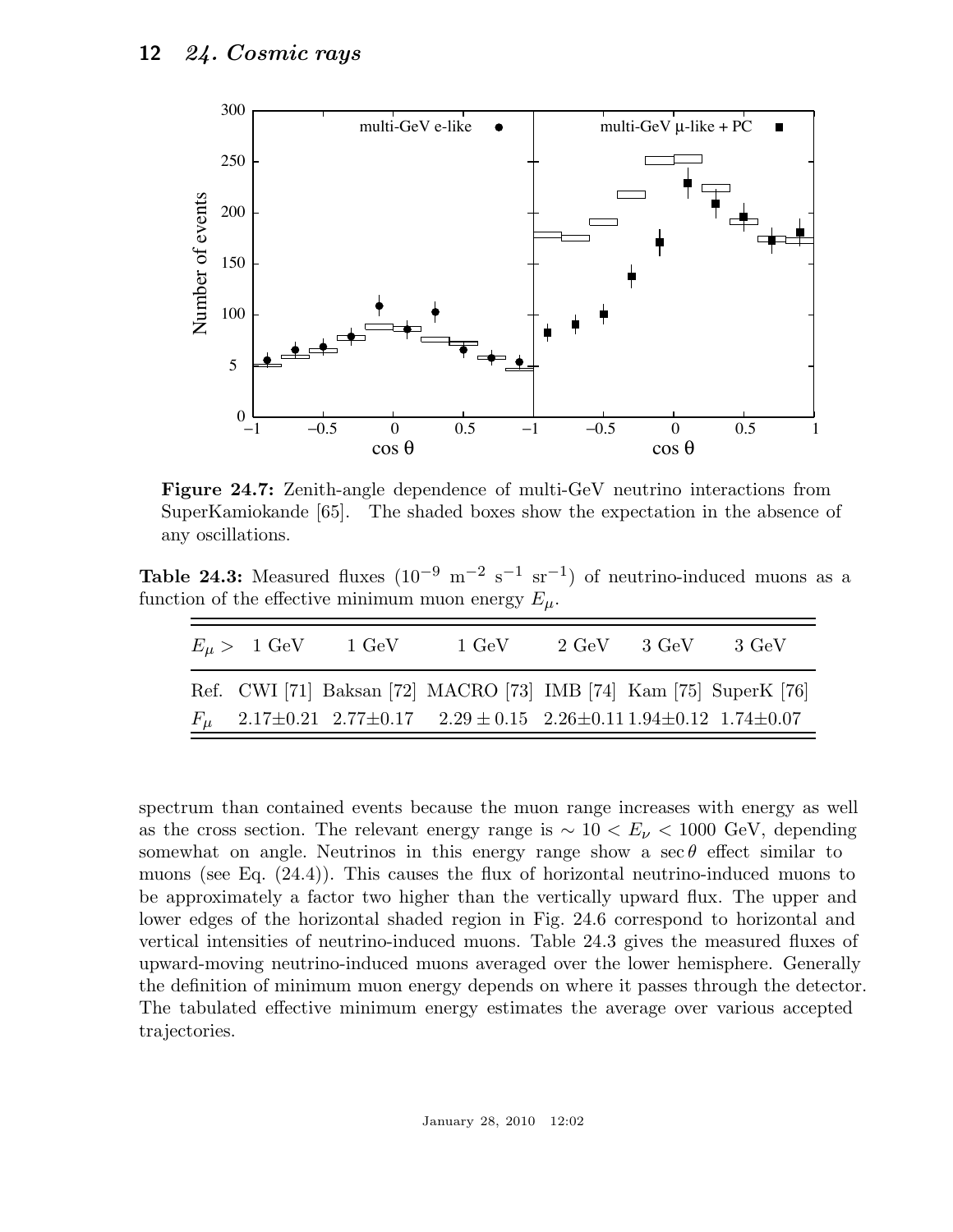#### **24.5. Air showers**

So far we have discussed inclusive or uncorrelated fluxes of various components of the cosmic radiation. An air shower is caused by a single cosmic ray with energy high enough for its cascade to be detectable at the ground. The shower has a hadronic core, which acts as a collimated source of electromagnetic subshowers, generated mostly from  $\pi^0 \rightarrow \gamma \gamma$  decays. The resulting electrons and positrons are the most numerous particles in the shower. The number of muons, produced by decays of charged mesons, is an order of magnitude lower. Air showers spread over a large area on the ground, and arrays of detectors operated for long times are useful for studying cosmic rays with primary energy  $E_0 > 100$  TeV, where the low flux makes measurements with small detectors in balloons and satellites difficult.

Greisen [77] gives the following approximate expressions for the numbers and lateral distributions of particles in showers at ground level. The total number of muons  $N_{\mu}$  with energies above 1 GeV is

$$
N_{\mu}(>1 \text{ GeV}) \approx 0.95 \times 10^5 \left(N_e/10^6\right)^{3/4}, \qquad (24.8)
$$

where  $N_e$  is the total number of charged particles in the shower (not just  $e^{\pm}$ ). The number of muons per square meter,  $\rho_{\mu}$ , as a function of the lateral distance r (in meters) from the center of the shower is

$$
\rho_{\mu} = \frac{1.25 N_{\mu}}{2\pi \Gamma(1.25)} \left(\frac{1}{320}\right)^{1.25} r^{-0.75} \left(1 + \frac{r}{320}\right)^{-2.5}, \qquad (24.9)
$$

where  $\Gamma$  is the gamma function. The number density of charged particles is

$$
\rho_e = C_1(s, d, C_2) x^{(s-2)} (1+x)^{(s-4.5)} (1+C_2 x^d) \tag{24.10}
$$

Here  $s, d$ , and  $C_2$  are parameters in terms of which the overall normalization constant  $C_1(s, d, C_2)$  is given by

$$
C_1(s, d, C_2) = \frac{N_e}{2\pi r_1^2} [B(s, 4.5 - 2s)
$$
  
+ C<sub>2</sub> B(s + d, 4.5 - d - 2s)]<sup>-1</sup>, (24.11)

where  $B(m, n)$  is the beta function. The values of the parameters depend on shower size  $(N_e)$ , depth in the atmosphere, identity of the primary nucleus, etc. For showers with  $N_e \approx 10^6$  at sea level, Greisen uses  $s = 1.25$ ,  $d = 1$ , and  $C_2 = 0.088$ . Finally, x is  $r/r_1$ , where  $r_1$  is the Molière radius, which depends on the density of the atmosphere and hence on the altitude at which showers are detected. At sea level  $r_1 \approx 78$  m. It increases with altitude as the air density decreases.

The lateral spread of a shower is determined largely by Coulomb scattering of the many low-energy electrons and is characterized by the Moliere radius. The lateral spread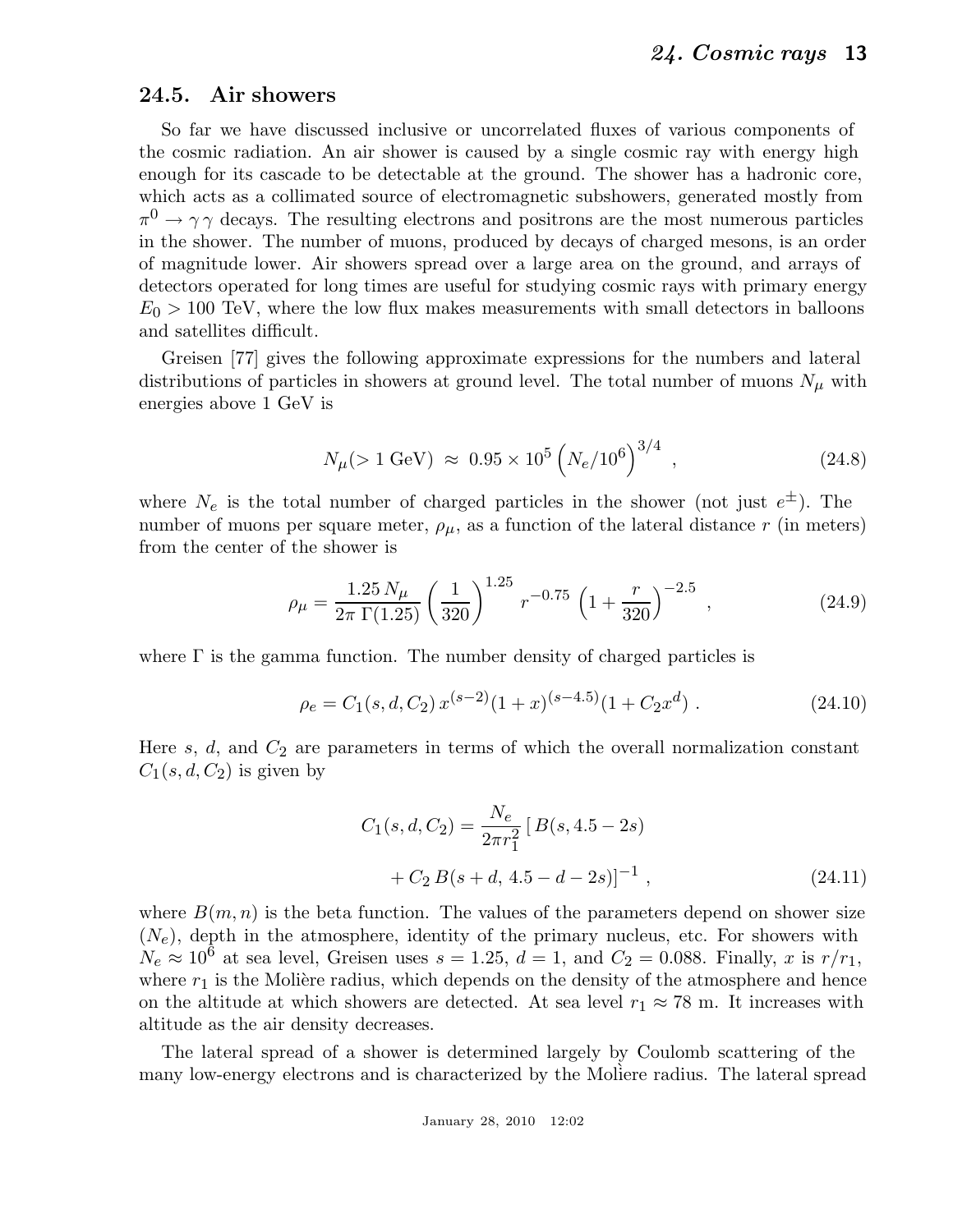of the muons  $(\rho_{\mu})$  is larger and depends on the transverse momenta of the muons at production as well as multiple scattering.

There are large fluctuations in development from shower to shower, even for showers of the same energy and primary mass—especially for small showers, which are usually well past maximum development when observed at the ground. Thus the shower size  $N_e$  and primary energy  $E_0$  are only related in an average sense, and even this relation depends on depth in the atmosphere. One estimate of the relation is [78]

$$
E_0 \sim 3.9 \times 10^6 \text{ GeV } (N_e/10^6)^{0.9} \tag{24.12}
$$

for vertical showers with  $10^{14} < E < 10^{17}$  eV at 920 g cm<sup>-2</sup> (965 m above sea level). As  $E_0$  increases the shower maximum (on average) moves down into the atmosphere and the relation between  $N_e$  and  $E_0$  changes. Moreover, because of fluctuations,  $N_e$  as a function of  $E_0$  is not correctly obtained by inverting Eq. (24.12). At the maximum of shower development, there are approximately 2/3 particles per GeV of primary energy.

There are three types of air shower detectors: shower arrays that study the shower size  $N_e$  and the lateral distribution on the ground, Cherenkov detectors that detect the Cherenkov radiation emitted by the charged particles of the shower, and fluorescence detectors that study the nitrogen fluorescence excited by the charged particles in the shower. The fluorescence light is emitted isotropically so the showers can be observed from the side. Detailed simulations and cross-calibrations between different types of detectors are necessary to establish the primary energy spectrum from air-shower experiments.

Figure 24.8 shows the "all-particle" spectrum. The differential energy spectrum has been multiplied by  $E^{2.7}$  in order to display the features of the steep spectrum that are otherwise difficult to discern. The steepening that occurs between  $10^{15}$  and  $10^{16}$  eV is known as the *knee* of the spectrum. The feature around 10<sup>19</sup> eV is called the *ankle* of the spectrum.

Measurements with small air shower experiments in the knee region differ by as much as a factor of two, indicative of systematic uncertainties in interpretation of the data. (For a review see Ref. 79.) In establishing the spectrum shown in Fig. 24.8, efforts have been made to minimize the dependence of the analysis on the primary composition. Ref. 80 uses an unfolding procedure to obtain the spectra of the individual components, giving a result for the all-particle spectrum between  $10^{15}$  and  $10^{17}$  eV that lies toward the upper range of the data shown in Fig. 24.8. In the energy range above  $10^{17}$  eV, the fluorescence technique [82] is particularly useful because it can establish the primary energy in a model-independent way by observing most of the longitudinal development of each shower, from which  $E_0$  is obtained by integrating the energy deposition in the atmosphere. The result, however, depends strongly on the light absorption in the atmosphere and the calculation of the detector's aperture.

Assuming the cosmic ray spectrum below 10<sup>18</sup> eV is of galactic origin, the *knee* could reflect the fact that most cosmic accelerators in the galaxy have reached their maximum energy. Some types of expanding supernova remnants, for example, are estimated not to be able to accelerate protons above energies in the range of  $10^{15}$  eV. Effects of propagation and confinement in the galaxy [83] also need to be considered.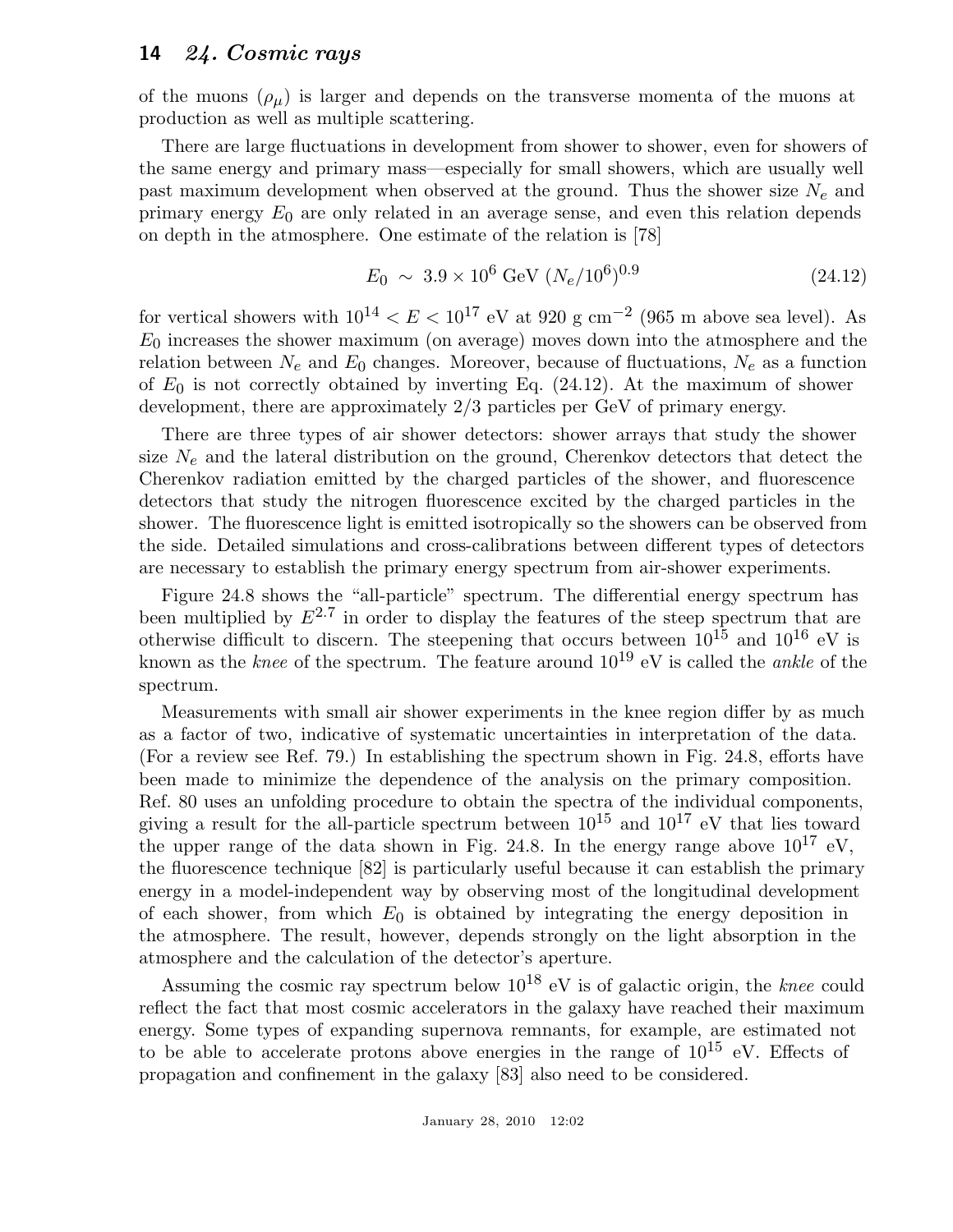

**Figure 24.8:** The all-particle spectrum from air shower measurements. The shaded area shows the range of the the direct cosmic ray spectrum measurements.

Concerning the ankle, one possibility is that it is the result of a higher energy population of particles overtaking a lower energy population, for example an extragalactic flux beginning to dominate over the galactic flux (e.g. Ref. [82]) . Another possibility is that the dip structure in the region of the ankle is due to  $\gamma p \to e^+ + e^-$  energy losses of extragalactic protons on the 2.7 K cosmic microwave radiation (CMB) [85]. This dip structure has been cited as a robust signature of both the protonic and extragalactic nature of the highest energy cosmic rays [84]. If this interpretation is correct, then the end of the galactic cosmic ray spectrum would be at an energy lower than  $10^{18}$  eV, consistent with the maximum expected range of acceleration by supernova remnants.

Energy-dependence of the composition from the knee through the ankle holds the key to discriminating between these two viewpoints. The HiRes and Auger experiments, however, present very different data on the UHECR composition from the observation of the depth of shower maximum  $X_{max}$ . The HiRes data [86] is fully consistent with a cosmic ray composition getting lighter and containing only protons and helium above  $10^{19}$  eV. Auger [87–88] sees a composition getting lighter up to  $2\times10^{18}$  eV and becoming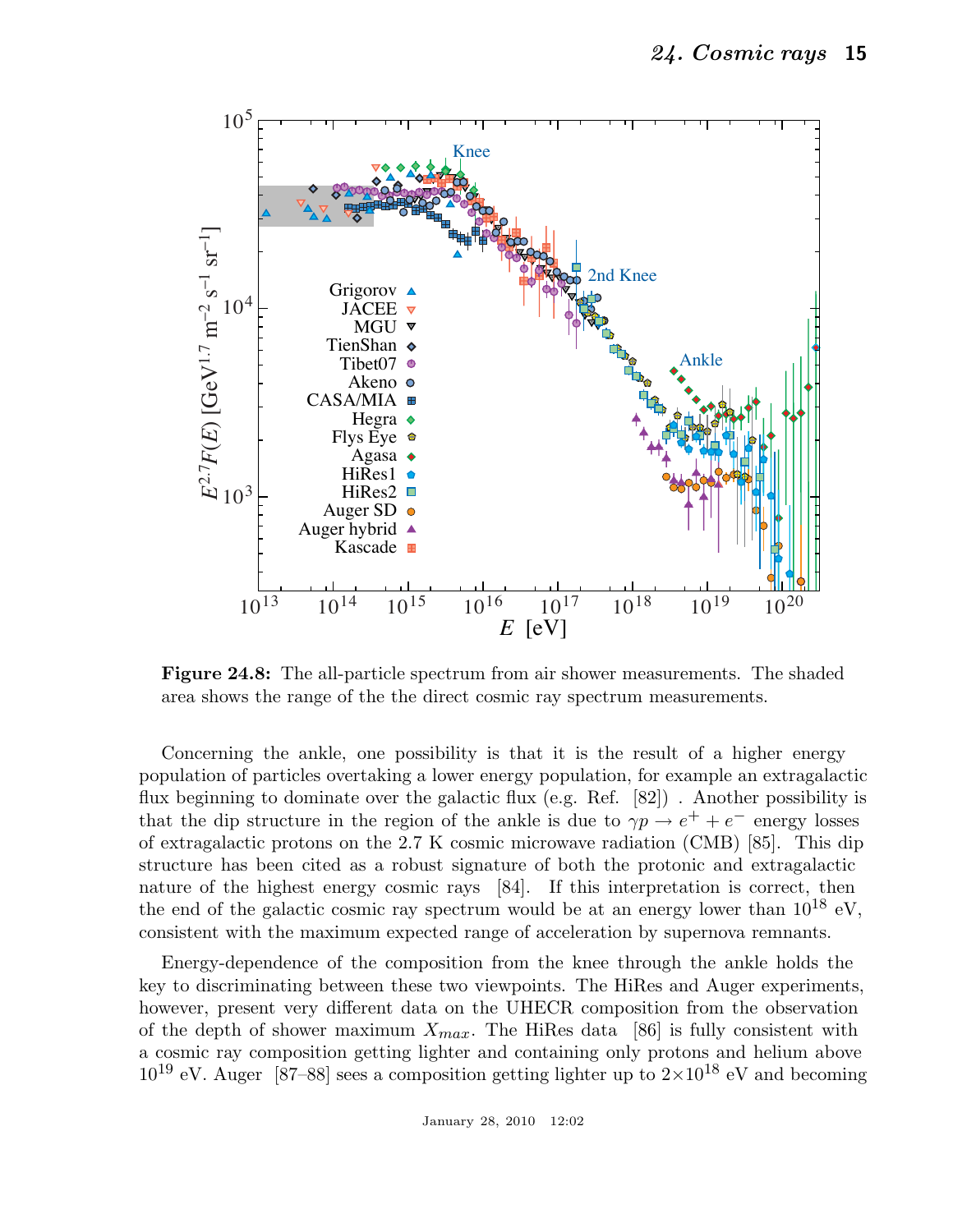heavier after that to become intermediate between protons and iron at  $3\times10^{19}$  eV. This may mean that the extragalactic cosmic rays have a mixed composition at acceleration similar to the GeV galactic cosmic rays.

If the cosmic ray flux at the highest energies is cosmological in origin, there should be a rapid steepening of the spectrum (called the GZK feature) around  $5 \times 10^{19}$  eV, resulting from the onset of inelastic interactions of UHE cosmic rays with the cosmic microwave background [89,90]. Photo-dissociation of heavy nuclei in the mixed composition model [91] would have a similar effect. Although all UHECR experiments have detected events of energy above  $10^{20}$  eV [82], [92–94], the spectral shape above the ankle is still not well determined. The AGASA experiment [92] claimed 11 events above  $10^{20}$ eV (although a recent re-analysis has decreased that number) while HiRes [93] detected only two. The Auger observatory [94–95] presented spectra based on its surface detector (with an exposure of  $12,790 \text{ km}^2$  sr yr) and on events detected in hybrid mode, i.e. with both the surface and the fluorescence detectors. The energy scale of the surface detector is calibrated by the longitudinal shower profile in hybrid events of high quality. Both the HiRes and Auger spectra show a significant steepening of the cosmic ray spectrum above  $3-5\times10^{19}$  eV which is consistent with the onset of inelastic interactions with astrophysical photon fields, mostly the CMB [89–90].

Figure 24.9 gives an expanded view of the high energy end of the spectrum, showing only the more recent data, including the spectrum derived by HiRes in stereo mode [102]. This figure shows the differential flux multiplied by  $E^{2.6}$  which the Auger observatory finds around  $10^{19}$  eV. The two experiments are actually consistent in normalization if one takes quoted systematic errors in the energy scales into account. The continued power law type of flux beyond the GZK cutoff claimed by the AGASA experiment is not supported by the HiRes and Auger data.

One half of the energy that UHECR protons lose in photoproduction interactions that cause the GZK effects ends up in neutrinos [96]. Measuring this *cosmogenic* neutrino flux above  $10^{18}$  eV would help resolve the UHECR uncertainties mentioned above. The magnitude of this flux depends strongly on the cosmic ray spectrum at acceleration, the cosmic ray composition, and the cosmological evolution of the cosmic ray sources. In the case that UHECR have mixed composition only the proton fraction would produce cosmogenic neutrinos. Heavy nuclei propagation produces mostly  $\bar{\nu}_e$  at lower energy from neutron decay.

The expected rate of cosmogenic neutrinos is lower than current limits obtained by RICE [97], the Auger observatory [98] and ANITA [99], which are shown in Figure 24.10 together with a model for cosmogenic neutrino production [100] and an upper limit of the neutrinos that can be accelerated at the cosmic ray sources [101]. One has to note that the limits are calculated in different ways. Those of ANITA and RICE are for all neutrino flavors, where the contribution of different flavors is energy dependent. The limit of Auger is only for  $\nu_{\tau}$  and  $\bar{\nu}_{\tau}$  which should be about 1/3 of the total neutrino flux after oscillations on propagation.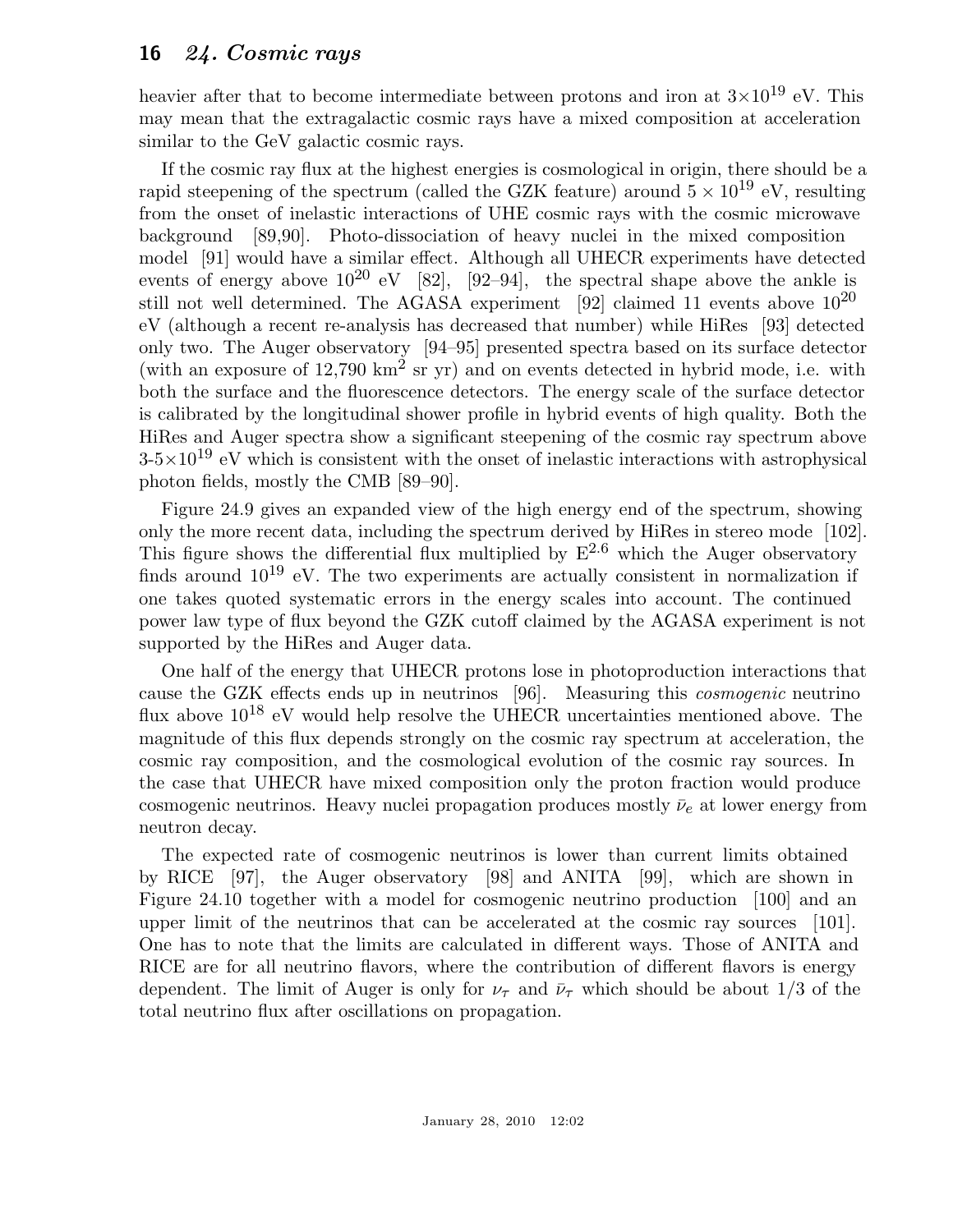

**Figure 24.9:** Expanded view of the highest energy portion of the cosmic-ray spectrum from data of the Auger Observatory (hybrid events shown with empty squares and HiRes in monocular and stereo modes. The differential cosmic ray flux is multiplied by  $E^{2.6}$ .



**Figure 24.10:** Limits on the flux of cosmogenic neutrinos set by three neutrino experiments. The histogram shows the sum of all neutrino flavors.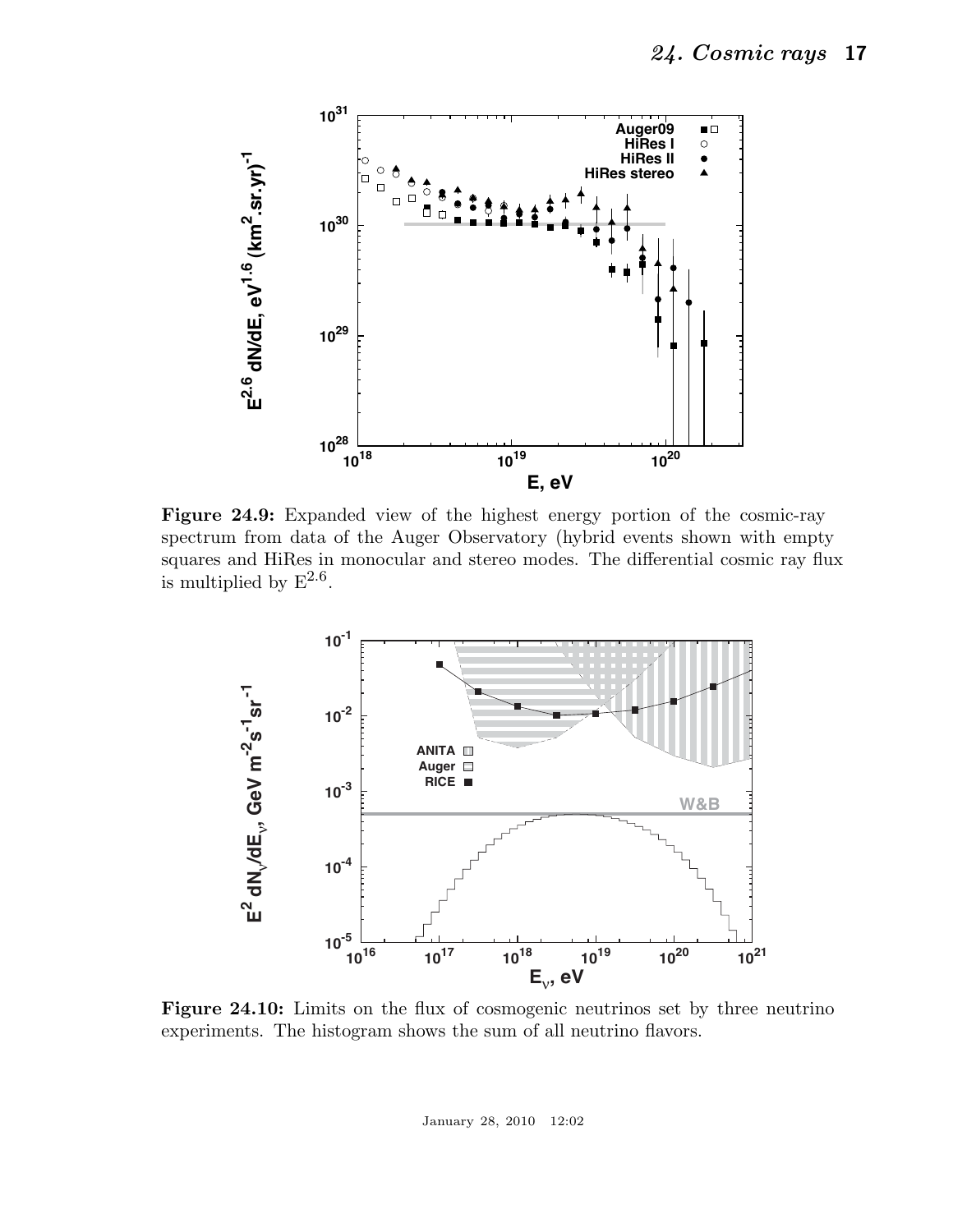- 1. M. Boezio *et al.*, Astropart. Phys. **19**, 583 (2003).<br>
2. AMS Collaboration, Phys. Lett. **B400**, 27 (2000).
	- 2. AMS Collaboration, Phys. Lett. **B490**, 27 (2000); Phys. Lett. **B494**, 193 (2000).
	- 3. T. Sanuki *et al.*, Astrophys. J. **545**, 1135 (2000).
	- 4. S. Haino *et al.*, Phys. Lett. **B594**, 35 (2004).
	- 5. CREAM Collaboration, *Proc. 30th Int. Cosmic Ray Conf.,* (Merida, Yucatan, 2007), paper 0301.
	- 6. J.J. Engelmann *et al.*, Astron. & Astrophys. **233**, 96 (1990).
	-
	- 7. D. Müller *et al.*, Ap J, **374**, 356 (1991).<br>8. P.J. Boyle *et al.*, Ap J submitted. See al 8. P.J. Boyle *et al.*, Ap J submitted. See also P.J. Boyle *et al.*, *Proc. 30th Int. Cosmic Ray Conf.,* (Merida, Yucatan, 2007), paper 1192.
- 9. A.D. Panov *et al.*, Bull Russian Acad of Science, Physics, **71**, 494 (2007).
- 
- 10. V.A. Derbina *et al.*, Astrophys. J. **628**, L41 (2005). 11. K. Asakimori *et al.* (JACEE Collaboration), Astrophys. J. **502**, 278 (1998).
- 12. F. Aharonian *et al.* (HESS Collaboration), Phys. Rev. **D75**, 042004 (2007).
- 13. A.W. Strong *et al.*, Ann. Rev. Nucl. and Part. Sci. **57**, 285 (2007).
- 
- 14. N.E. Yanasak *et al.*, Astrophys. J. **563**, 768 (2001). 15. M.A. DuVernois *et al.*, Astrophys. J. **559**, 296 (2000).
- 
- 16. S. Torii *et al.*, Astrophys. J. **559**, 973 (2001). 17. M. Boezio *et al.*, Astrophys. J. **532**, 635 (2000).
- 
- 18. K. Yoshida *et al.*, Adv. Spa. Research, **42**, 1670 (2008). 19. J. Chang *et al.* (ATIC Collaboration), Nature **456**, 362 (2008).
- 20. F. Aharonian *et al.* (HESS Collaboration), Phys. Rev. Lett. **<sup>101</sup>**, 261104 (2008) and arXiv:0905.0105.
- 21. A.A. Abdo *et al.* (Fermi/LAT Collaboration), Phys. Rev. Lett. **102**, 181101 (2009).
- 22. O. Adriani *et al.* (Pamela Collaboration), Nature **458**, 607 (2009), Phys. Rev. Lett. **102**, 051101 (2009).
- 23. I.V. Moskalenko and A.W. Strong, Astrophys. J. **493**, 694 (1998).
- 24. J. Nishimura *et al.*, Adv. Space Research **19**, 767 (1997).
- 25. A.S. Beach *et al.*, Phys. Rev. Lett. **87**, 271101 (2001).
- 26. A. Yamamoto *et al.*, Adv. Space Research (2007) in press.
- 27. Y. Asaoka *et al.*, Phys. Rev. Lett. **88**, 51101 (2002).
- 28. M. Sasaki *et al.*, Nucl. Phys. **B113**, (Proc. Suppl.) 202(2002).
- 29. H. Fuke *et al.*, Phys. Rev. Lett. **95**, 081101 (2005).
- 
- 30. R. Bellotti *et al.*, Phys. Rev. **D53**, 35 (1996). 31. R. Bellotti *et al.*, Phys. Rev. **D60**, 052002 (1999).
- 32. M. Boezio *et al.*, Phys. Rev. **D62**, 032007 (2000).
- 33. S. Coutu *et al.*, Phys. Rev. **D62**, 032001 (2000).
- 34. T. Sanuki *et al.*, Phys. Rev. **D75**, 043005 (2007).
- 35. T.K. Gaisser, *Cosmic Rays and Particle Physics*, Cambridge University Press (1990).
- 
- 36. P. Lipari, Astropart. Phys. **1**, 195 (1993). 37. E. Mocchiutto *et al.*, in *Proc. 28th Int. Cosmic Ray Conf.*, Tsukuba, 1627 (2003).
- 38. M.P. De Pascale *et al.*, J. Geophys. Res. **98**, 3501 (1993).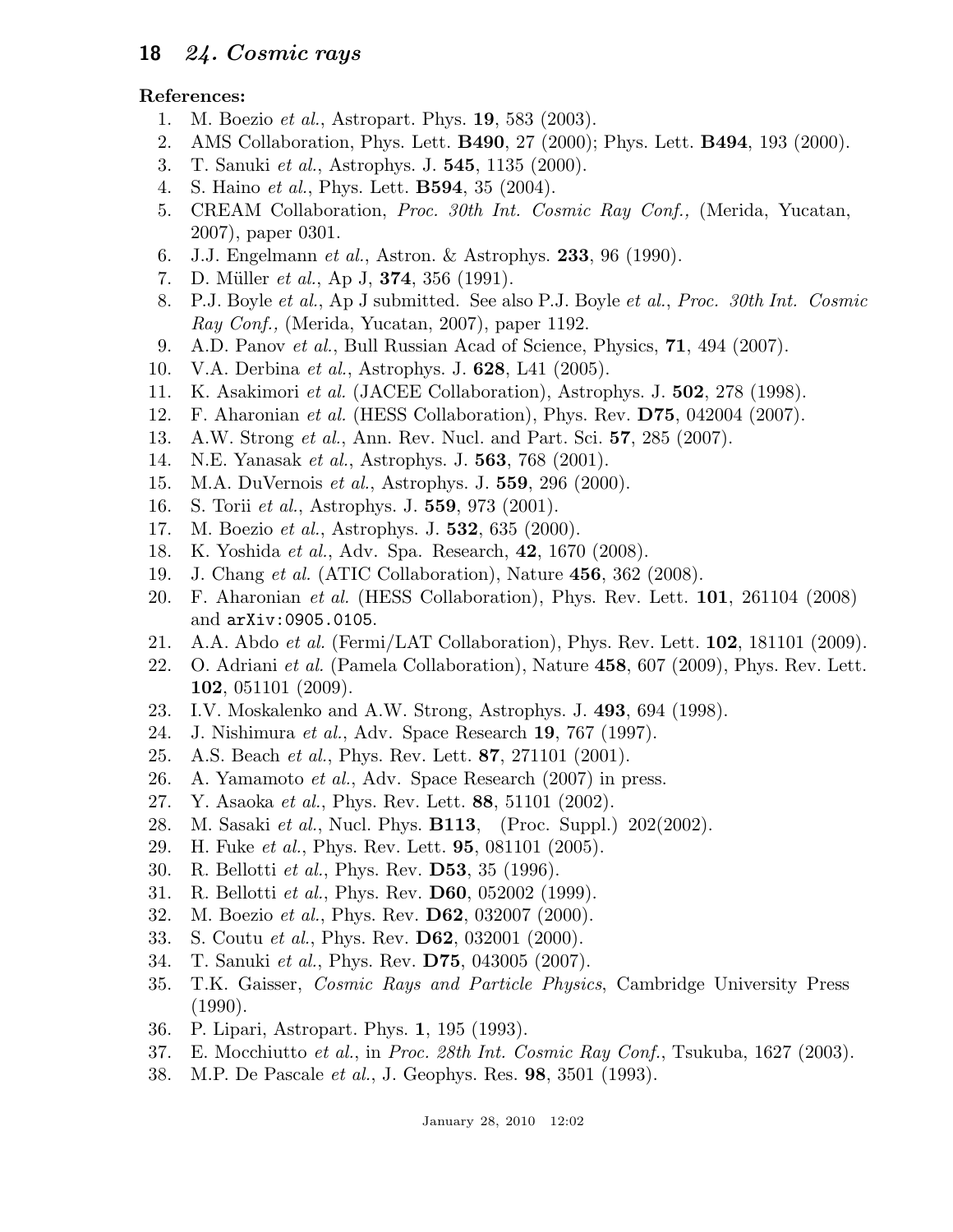- 39. P.K.F. Grieder, *Cosmic Rays at Earth*, Elsevier Science (2001).
- 40. J. Kremer *et al.*, Phys. Rev. Lett. **83**, 4241 (1999).
- 41. S. Haino *et al.* (BESS Collaboration), Phys. Lett. **B594**, 35 (2004).
- 42. P. Archard *et al.* (L3+C Collaboration), Phys. Lett. **B598**, 15 (2004).
- 43. O.C. Allkofer, K. Carstensen, and W.D. Dau, Phys. Lett. **B36**, 425 (1971).
- 44. B.C. Rastin, J. Phys. **G10**, 1609 (1984).
- 45. C.A. Ayre *et al.*, J. Phys. **G1**, 584 (1975).
- 46. H. Jokisch *et al.*, Phys. Rev. **D19**, 1368 (1979).
- 47. C.G.S. Costa, Astropart. Phys. **16**, 193 (2001).
- 48. P. Adamson *et al.* (MINOS Collaboration), Phys. Rev. **D76**, 052003 (2007).
- 49. S. Hayakawa, *Cosmic Ray Physics*, Wiley, Interscience, New York (1969).
- 50. R.R. Daniel and S.A. Stephens, Revs. Geophysics & Space Sci. **12**, 233 (1974).
- 51. K.P. Beuermann and G. Wibberenz, Can. J. Phys. **46**, S1034 (1968).
- 52. I.S. Diggory *et al.*, J. Phys. **A7**, 741 (1974).
- 53. D.E. Groom, N.V. Mokhov, and S.I. Striganov, *"Muon stopping-power and range tables,"*Atomic Data and Nuclear Data Tables, **78**, 183 (2001).
- 54. P. Lipari and T. Stanev, Phys. Rev. **D44**, 3543 (1991).
- 55. M. Crouch, in *Proc. 20th Int. Cosmic Ray Conf.*, Moscow, **6**, 165 (1987).
- 56. I.A. Belolaptikov *et al.*, Astropart. Phys. **7**, 263 (1997).
- 57. J. Babson *et al.*, Phys. Rev. **D42**, 3613 (1990).
- 58. P. Desiati *et al.*, in *Proc. 28th Int. Cosmic Ray Conf.*, Tsukuba, 1373 (2003).
- 59. T. Pradier *et al.* (ANTARES Collaboration), arXiv:0805.2545 and 31st ICRC, 7-15 July 2009, Lódź, Poland (paper  $\#0340$ ).
- 60. Yu.M. Andreev, V.I. Gurentzov, and I.M. Kogai, in *Proc. 20th Int. Cosmic Ray Conf.*, Moscow, **6**, 200 (1987).
- 61. M. Aglietta *et al.* (LVD Collaboration), Astropart. Phys. **<sup>3</sup>**, 311 (1995).
- 62. M. Ambrosio *et al.* (MACRO Collaboration), Phys. Rev. **D52**, 3793 (1995).
- 63. Ch. Berger *et al.* (Frejus Collaboration), Phys. Rev. **D40**, 2163 (1989).
- 64. C. Waltham *et al.*, in *Proc. 27th Int. Cosmic Ray Conf.*, Hamburg, 991 (2001).
- 65. Y. Ashie *et al.* (SuperKamiokande Collaboration), Phys. Rev. **D71**, 112005 (2005).
- 66. G. Barr *et al.*, Phys. Rev. **D70**, 023006 (2004).
- 67. M. Honda *et al.*, Phys. Rev. **D75**, 096005 (2007).
- 68. T. Futagami *et al.*, Phys. Rev. Lett. **82**, 5194 (1999).
- 69. Y. Fukuda *et al.*, Phys. Rev. Lett. **81**, 1562 (1998).
- 70. G. Battistoni *et al.*, Astropart. Phys. **12**, 315 (2000).
- 71. F. Reines *et al.*, Phys. Rev. Lett. **15**, 429 (1965).
- 72. M.M. Boliev *et al.*, in *Proc. 3rd Int. Workshop on Neutrino Telescopes* (ed. Milla Baldo Ceolin), 235 (1991).
- 73. M. Ambrosio *et al.*, (MACRO) Phys. Lett. **B434**, 451 (1998). The number quoted for MACRO is the average over 90% of the lower hemisphere,  $\cos \theta < -0.1$ ; see F. Ronga *et al.*, hep-ex/9905025.
- 74. R. Becker-Szendy *et al.*, Phys. Rev. Lett. **69**, 1010 (1992); *Proc. 25th Int. Conf. High-Energy Physics*, Singapore (eds. K.K. Phua and Y. Yamaguchi, World Scientific), 662 1991.